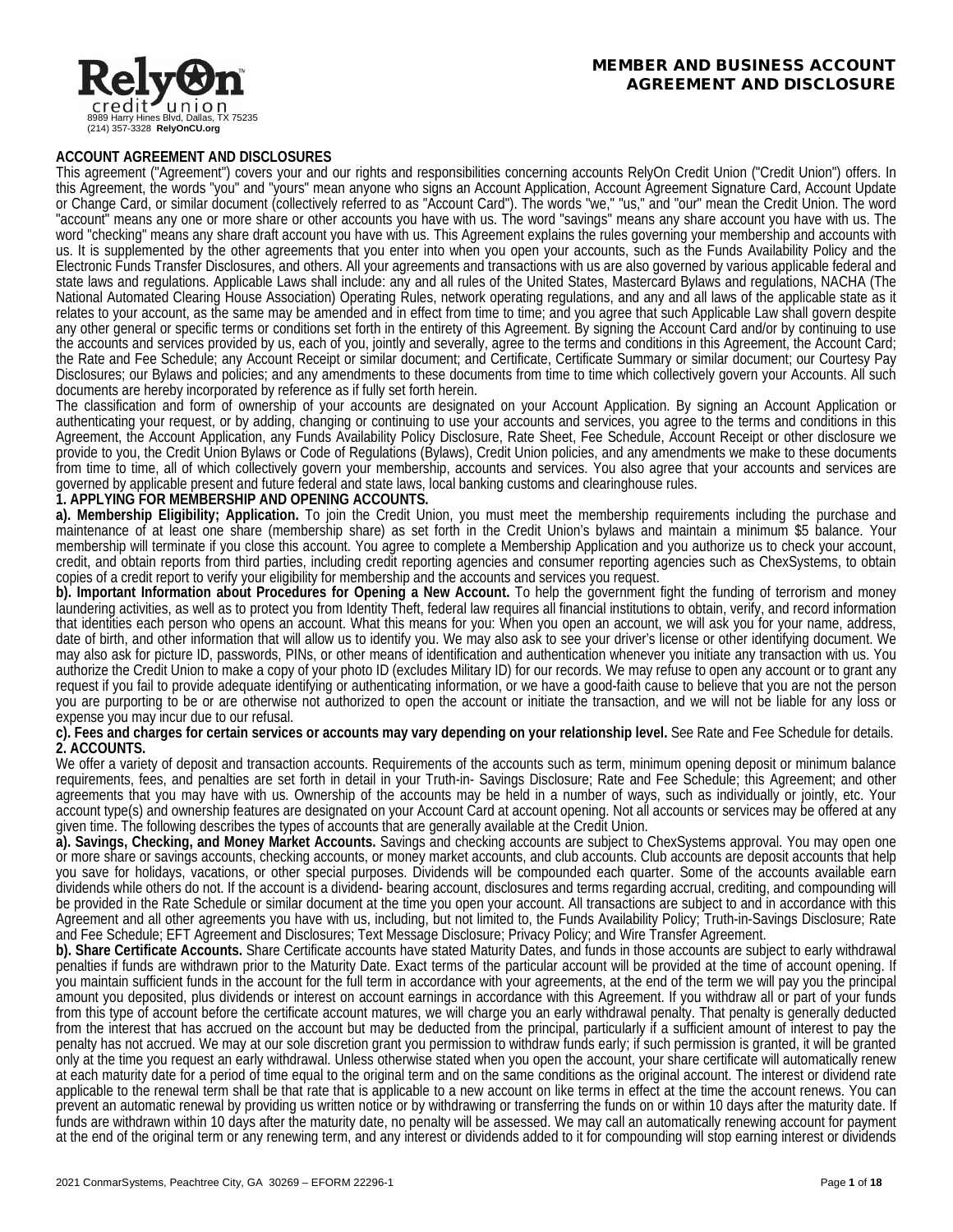on the effective date of the call. If the account is not automatically renewing, no interest or dividends will be earned after the stated maturity date. We will send you a notice on or before the maturity date of your account(s) advising you of the upcoming maturity date and the options available to you.

**c). IRA Accounts.** IRA accounts are individual retirement accounts. There may be restrictions on contributions, withdrawals, and other features of the accounts according to Federal law and guidelines. Funds may be tax deductible and/or tax-deferred. We do not provide tax advice; you should consult with a qualified tax advisor regarding any funds you may have in these accounts. You may be required to sign a separate agreement upon opening these accounts. There is no joint owner on an IRA account.

**d). Individual Accounts.** An individual or single-party account is an account owned by one person, including an individual, corporation, or other organization qualified for Credit Union membership. If the account owner dies, the owner's interest passes, subject to applicable law, to the decedent's estate or Payable on Death (POD) beneficiary or, subject to other provisions of this Agreement and applicable law.

**e). Joint Accounts with Survivorship.** An account owned by two or more persons is a joint account with the right of survivorship and is not owned as "tenants in common" or "tenancy by the entireties". You are not permitted to change the account ownership to anything other than a joint account with right of survivorship. This means when one owner dies, all sums in the account pass to the surviving owner(s). A surviving owner's interest is subject to our statutory lien rights, consensual lien rights, the right of set-off, and to any security interest or pledge granted by a deceased owner, even if a surviving owner did not consent to it.

**f). Control of Jointly Owned Accounts.** We reserve the right to require all owners to sign the Account Card. Any owner is authorized and deemed to act for any other owner(s) and may instruct us regarding transactions and other account matters. Each owner guarantees the signature of any other owner(s). Any owner may withdraw all but \$5.00 of the funds in the primary savings account, request stop payment (s) on items, block or terminate any service or access device, transfer, or pledge to us all or any part of the shares without the written consent of the other owner(s). We have no duty to notify any owner(s) about any transaction. We reserve the right to require written consent of all owners for any change to or termination of an account. If we receive written notice of a dispute between owners or inconsistent instructions from them, we may suspend or terminate the account and require a court order or written consent from all owners to act.

The following activities are reserved for the primary owner of joint share accounts:<br>• Any joint owner can do anything but close a primary share account.

**g). Joint Owner Accounts and Owner Liability.** If a deposited item in a joint account is returned unpaid, an account is overdrawn, or if we do not receive final payment on a transaction, the owners, jointly and severally, are liable to us for the amount of the returned item, overdraft, or unpaid amount and any charges, regardless of who initiated or benefited from the transaction. If any account owner is indebted to us, we may enforce our rights against any account of an owner or all funds in the jointly owned account regardless of who contributed them.

**h). Beneficiary Designated Accounts.** Any account established at the Credit Union is considered a revocable trust account and is an instruction to us that such single or jointly owned account funds are payable to the owner(s) during his, her, or their lifetimes and, when the last account owner dies, payable to any named and surviving beneficiary(ies). Beneficiaries have no ownership interest in the account. Beneficiaries will be paid the funds in the account as of the date of death of the last account owner, and any dividends accrued after the date of death of the last owner may be reversed prior to the payout of the funds to the beneficiary(ies). A Beneficiary's interest is subject to our statutory lien rights, consensual lien rights, the right of set-off, and to any security interest or pledge granted by the account owner/grantor, even if a beneficiary did not consent to it. Beneficiaries ensure share coverage as a revocable trust account. If percentages are not indicated for each POD beneficiary, accounts payable to more than one surviving beneficiary are owned equally by such beneficiaries without rights of survivorship. The share of any beneficiary who predeceases the account owner will be split equally among the remaining living POD beneficiaries. Any POD beneficiary designation shall not apply to Individual Retirement Accounts (IRAs), which accounts are governed by a separate beneficiary designation. We are not obligated to notify any beneficiary of the existence of any account or the vesting of the beneficiaries' interest in any account, except as otherwise provided by law.

**i). Accounts for Minors.** We require any account established by a minor to be a jointly owned account with an owner who is either the minors parent, grandparent, or legal guardian that has reached the age of majority under state law and who shall be jointly and severally liable to us for any returned item, overdraft, or unpaid charges or other amounts on such account. We may require the minor to sign the Account Card if (s)he is so capable; otherwise, the adult shall sign the Account Card on behalf of the minor, as well as in his own capacity. We may pay funds directly to the minor without regard to his or her minority. Unless the minor's parent, grandparent, or legal guardian is an account owner, this individual shall not have any account access rights. We have no duty to inquire about the use or purpose of any transaction. We will change the account status when the minor reaches age of majority.

j). Accounts of Businesses and Organizations. Accounts held in the name of a business, organization or association member are subject to the same terms set forth in this Agreement and the following additional rules. The Credit Union reserves the right to require the member to provide a Business Account Application and an Authorization Designation Form informing the Credit Union who is authorized to act on its behalf and in what capacity with regard to transacting business on all products, now and in the future. You agree to notify the Credit Union of any change in authority. The Credit Union may rely on the written authorization until such time as the Credit Union is informed of changes in writing and has had a reasonable time to act upon such notice. The Credit Union may require that third party checks payable to an organization may not be cashed, but must be deposited to a business account. The Credit Union shall have no notice of any breach of fiduciary duties arising from a transaction by any agent of the account owner, unless the Credit Union has actual notice of any wrongdoing.

Commercial Accounts will only be opened by the Credit Union if any documentation we may request and that is subsequently presented by you to the Credit Union is in a manner acceptable to our policies. Your account with the Credit Union is held individually in the name of the Account Owner. The ownership status and titling of your Account is determined by the legal structure of the business establishing such Account and will fall into one of the following categories. It is your responsibility to determine and understand any legal effects related to this type of Account.

- **Sole Proprietorship Accounts**: A sole proprietorship is a business in which one person owns all the assets, owes all the liabilities, and operates in their own personal capacity.
- **Partnership Accounts**: A partnership is a voluntary association of two or more persons who jointly own and carry on a business for profit.
- **Limited Partnership Accounts:** A limited partnership exists if the partnership consists of one or more persons who control the business and are personally liable for the partnership's debts (general partners), and one or more persons who contribute capital and share profits but who cannot manage that business and are liable only for the amount of their con
- Limited Liability Partnership (LLP) Accounts: A limited liability partnership exists when a partner is not liable for a negligent act committed by another partner or by an employee not under the partner's supervision.
- **Limited Liability Company (LLC) Accounts:** A limited liability company is a company statutorily authorized in certain states that is characterized by limited liability, management by members or managers, and limitation on ownership transfers.
- **Corporation Accounts:** A corporation is an entity (usually a business) having authority under the law to act independently and distinct from the shareholders who own it and having rights to issue stock and exist indefinitely.
- **Non-Profit Corporation Accounts:** A non-profit corporation is a corporation that does not issue shares of stock as evidence of ownership but instead is owned by its members in accordance with a charter or agreement.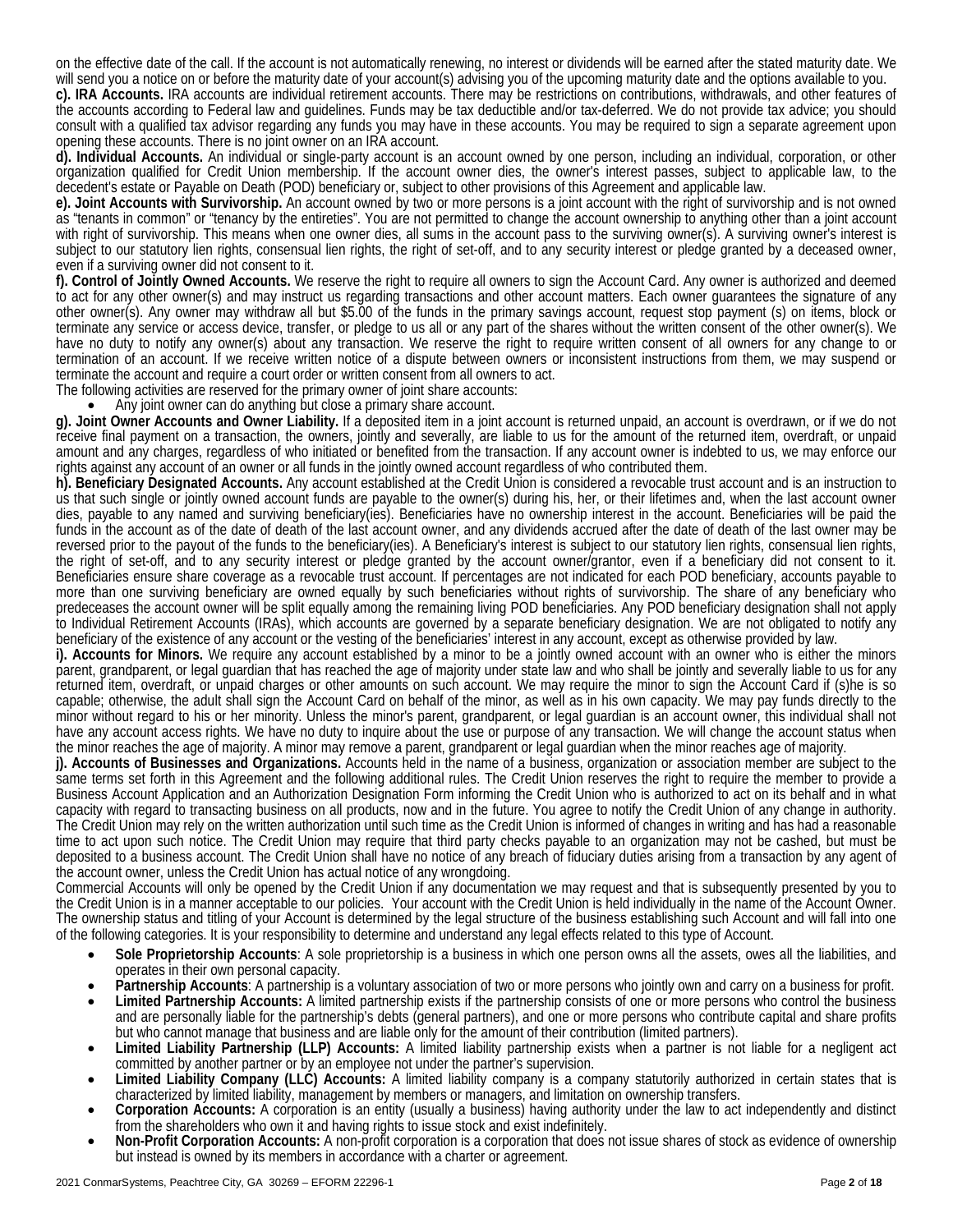• **Unincorporated Non-Profit Association Accounts:** An unincorporated non-profit association is a gathering of people for a common purpose that is not a legal entity separate from the persons who compose it.

If your Account is established as a sole proprietorship Account, you warrant that you are the sole owner of your business and understand that such Accounts will only be opened by the Credit Union if the documentation presented by you to the Credit Union is in a manner acceptable to our underwriting policies. You shall take all action necessary so that in the event of your death, your estate shall release and indemnify the Credit Union for any payment made at the direction of an authorized signer of your Account provided the Credit Union has not received actual notice of your death prior to such payment being made. If you are doing business under an assumed name, you represent that you have properly filed all required paperwork as set out in the laws for the state in which you are organized to do business. It is your responsibility to determine and understand any legal effects related to this type of Account.

**3. AGENCY (Trust, Power of Attorney, Guardianship) DESIGNATION ON AN ACCOUNT.** An agency designation on account is an instruction to us that the owner authorizes another person to make transactions as agent for the account owner regarding the accounts designated. With the exception of a Trustee, an agent has no ownership interest in the account(s) or Credit Union voting rights. We have no duty to inquire about the use or purpose of any transaction made by the agent. If you ask us to follow any instructions that we believe might expose us to claims, lawsuits, expenses, liabilities, or damages, whether directly or indirectly, we may refuse to follow your instructions or may require you to indemnify us or post a bond or provide us with other protection.

## **4. DEPOSIT OF FUNDS REQUIREMENTS.**

**a). Endorsements.** We may accept transfers, checks, drafts, and other items for deposit into any of your accounts if they are payable to, or to the order of, one or more account owners even if they are not endorsed by all payees. You authorize us to accept checks missing endorsements of any owners if we choose. If a check or item that is payable to two or more persons is ambiguous as to whether it is payable to either or both, we may process the check or item as though it is payable to either person. Checks payable to a deceased member may not be accepted. If any insurance, government or other check requires an endorsement as set forth on the back of the check, we may require endorsement as set forth on the item. Endorsements must be made on the back of the share draft or check within 1 1/2 inches from the trailing edge, although we may accept endorsements outside this space. We may disregard all information on or any writing or memorandum attached to any check or item except for your signature, the amount and information that is magnetically encoded. However, any loss or expense we incur from a delay or processing error resulting from an irregular endorsement or other markings by you or any prior endorser will be your responsibility.

**b). Remote Capture Endorsement.** Checks received for deposit via Remote Capture Deposit (RDC) through one's mobile phone must be signed by the member with the restrictive endorsement of "For Mobile Deposit Only".

**c). Third-Party Checks.** We may, in our sole discretion, refuse to honor any third-party check deposited to your account. If the Credit Union accepts any third party check for deposit, we may require any third-party endorsers to verify or guarantee their endorsements, or endorse in our presence.

**d). Restrictive Endorsements.** Some checks and drafts contain restrictive endorsements or similar limitations on the front of the item. Some examples of restrictive endorsements include "two signatures required", "void after 60 days" or "not valid over \$500.00." We are not liable for payment of any check or draft with a restrictive endorsement or similar limitation contained in or on an item unless specifically agreed in writing.

**e). Collection of Items.** We act only as your agent and we are not responsible for handling items for deposit or collection beyond the exercise of ordinary care. Deposits made by mail or at unstaffed facilities are not our responsibility until we receive them. We are not responsible for the negligence of any correspondent or for loss in transit, and each correspondent will only be liable for its own negligence. We may send any item for collection and any items and their proceeds will be handled in accordance with applicable Federal Reserve and Clearing House rules and other applicable law. Items drawn on an institution located outside of the United States are handled on a collection basis only. We further reserve the right to refuse or return any item or funds transfer. You waive any notice of nonpayment, dishonor, or protest regarding items we purchase or receive for credit or collection to your account.

**f). Final Payment.** All items including checks, Automated Clearing House (ACH) transfers or other transfers credited to your account are provisional until we receive final payment. If final payment is not received, we may charge your account for the amount of such items or ACH transfers and impose a return item charge on your account as set forth in the Fee Schedule. Any collection fees or expenses we incur, including attorney's fees, may be charged to your account. You acknowledge and agree that we may charge-back your account even if it causes your account to have insufficient funds, and you agree to replenish the funds in your account and to pay any and all overdraft, return, or non-sufficient funds fees and charges. You specifically agree that we may exercise our security interest and right of set-off against any other deposit accounts that you have with us to recover any of these amounts. We reserve the right to refuse or return any item or funds transfer.

**g). Direct Deposits.** We may offer preauthorized deposits (e.g., payroll checks, Social Security or retirement checks, or other government checks) or preauthorized transfers from other accounts. Upon a bankruptcy filing, unless you cancel an authorization we will continue making direct deposits in accordance with your authorization on file with us. If we are required to reimburse the U.S. Government for any benefit payment directly deposited into your account, we may deduct the amount returned from any of your accounts, unless prohibited by law.

**h). Crediting of Deposits.** Deposits made after the deposit cutoff time and deposits made on either holidays or days that are not our business days will be credited to your account on the next business day.

# **5. ACCOUNT ACCESS.**

**a). Authorized Signature.** Your written or electronic signature on the Account Card authorizes your account access. We will not be liable for refusing to honor any item or instruction if we believe the signature is not genuine. Regarding dual signature checks, the Credit Union will not be responsible for examining the checks presented for payment for the required authorized drawer signatures and will not be responsible for checks lacking the necessary signatures. You understand the dual signature feature is strictly for business internal control procedures. However, we are not required to check the signature for authenticity unless our internal policies and procedures require us to (e.g., if a check is written above a stated threshold amount), and you agree that failure to do so does not constitute failure on our part to exercise ordinary care. If you have authorized the use of a facsimile signature, we may honor any check that appears to bear your facsimile signature even if it was made by an unauthorized person, and we will not be liable for any issues arising from such honor. You authorize us to honor transactions initiated by a third person to whom you have given your account number even if you do not authorize a particular transaction. You are responsible for the use and safeguarding of the facsimile signature device, your checks, and your access codes and as such, you specifically agree that you are in the best position to determine whether your facsimile signature has been used without your consent, or a counterfeit facsimile signature device has been used, or your signature has been forged. Therefore, you are required to make a good-faith effort to review any and all statements and items or checks returned to you or made available to you for any unauthorized use of your electronic, mechanical, or facsimile signature.

**b). Access Options.** You may withdraw or transfer funds from your account(s) in any manner we permit (e.g., by writing a check; using an ATM or debit card at point-of-sale or at an automated teller machine; in person; by mail; by automatic or preauthorized transfer, ACH, wire transfer or other electronic transfer; by telephone or online banking or bill pay services, or other means made available to you). We may return as unpaid any check drawn on a form we do not provide, and you are responsible for any loss we incur in handling such a check. We have the right to review and approve any form of power of attorney and may restrict account withdrawals or transfers. We are under no obligation to honor any power of attorney.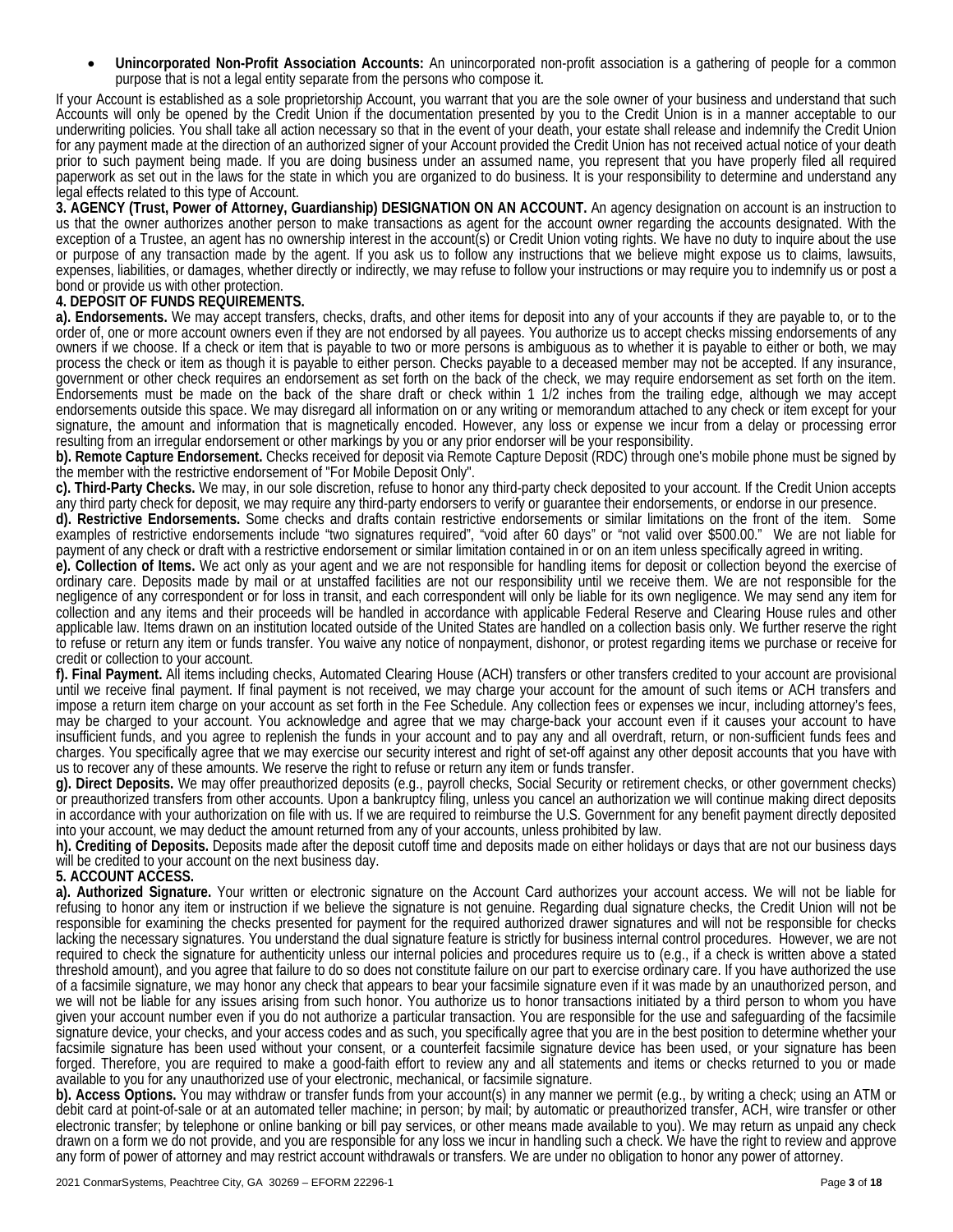## **c). Wire Transfers, Automated Clearing House (ACH), and Other Payment Orders.**

- **Governing Regulations.** If you send or receive a wire transfer, Fedwire may be used. Federal Reserve Board Regulation J is the law that covers transactions made over Fedwire. If you are a party to an Automated Clearing House (ACH) entry, you acknowledge and agree that any such entry will be governed by the National Automated Clearing House Association (NACHA) Operating Rules, the Rules of any local ACH, and the Rules of any other system through which the entry is made. Other payment orders you make may be governed by Article 4A of the Texas Business & Commerce Code.
- Notification. Under NACHA Rules we are not required to give you next day notice of the receipt of an ACH entry and we will not do so, nor will we give you next-day notice of the receipt of a wire transfer. However, we will notify you of these transfers in your Account Statement.
- **Provisional and Final Payment.** If we credit your Account for an ACH entry or a wire transfer, the credit is provisional until we receive final settlement for the payment order. If we do not receive final settlement, or if we credit your Account by mistake, we are entitled to a refund of the amount credited and you agree that, at our option, we may reverse the credit or require that you reimburse us by way of direct payment.
- **Identifying Account Numbers.** You agree that we can rely upon any identifying account number given to us in connection with any ACH or wire transfer, even if the number identifies a person different than the named beneficiary or a financial institution different from the named financial institution. You agree that neither we nor any other institution involved in the transaction has a duty to determine whether the number given matches the intended beneficiary or the named financial institut
- Liability; Interest Payable. We may be responsible for your direct expenses if we fail to exercise ordinary care in carrying out your instructions in connection with a wire transfer transaction. In no event, however, will we be liable for any special, indirect, exemplary, or consequential damages (including lost profits) of any kind. We are not required to pay interest on any amount we may owe to you due to an unauthorized wire transfer arising out of our error unless you exercise ordinary care to discover the unauthorized transfer and promptly advise us of the relevant facts within the time period set forth below in the Account Statements paragraph. Any rate of interest that we might be obligated to pay to you as a matter of law for a delay or incorrect transfer arising out of our error will be the lower of the federal funds rate at the time of the correction or the dividend or interest rate that we pay on the Account to or from which the funds transfer should have occurred.
- **Security Procedures.** You agree that we may verify the authenticity of payment orders using our security procedures in place at the time of any such order, which may include a combination of signature verification, call back procedures, the use of identifying words or numbers, and identification via employee ID badge, valid driver's license, or other photo identification document. If you do not agree to our security procedures, you must notify us in writing. In such event, we shall have no obligation to accept any payment order from you or other authorized parties on the Account until you and the Credit Union agree, in writing, on an alternate security procedure.
- **Cutoff Times.** Unless other times are posted for various types of funds transfer, funds transfer, payment orders, and communications canceling or amending payment orders received after 4:00 p.m. on each weekday we are open that is not a holiday may be treated as having been received on the next banking day and processed accordingly. Our cutoff time for processing outgoing wire transfers is 3:00 p.m.
- **Force Majeure.** We are not liable for a failure to execute a payment order according to your instructions if an interruption in communication facilities or some other circumstance beyond our control such as fire or flood prevents the transfer, despite reasonable precautions we have taken.
- **General.** You agree that only our forms, methods, and procedures may be utilized. You also agree that in the event of an error, we may correct any such error without prior approval by you, but you agree that the Credit Union is under no obligation to do so. Any authorization you make to initiate paperless debit or credit entries will remain in effect until we receive written notice from you that your authorization has been revoked in a manner and in time to provide us with a reasonable opportunity to act on it.

**d). Examination.** We may disregard any information on any check, other than the signature of the drawer, the amount and any magnetic encoding. You agree we do not fail to exercise ordinary care in paying an item solely because our procedures do not provide for sight examination of items.

**e). Limitation of Access.** We may limit services and/or access to your accounts, including through Online and Mobile Banking, if your account is not in good standing, you are delinquent on a loan, or your account has a negative balance. We may also limit services and/or access to your accounts for abusive or harassing behavior toward any Credit Union employee.

# **6. ACCOUNT RATES AND FEES.**

We pay account earnings and assess fees against your account as set forth in the Fee Schedule. You agree that we may debit your account for any fees incurred without prior notice to you. We may change the Rate and Fee Schedule at any time and will notify you as required by law. For the most current rates and fees, you may contact us at any time and manner available.

# **7. TRANSACTION LIMITATIONS.**

**a). Withdrawal Restrictions.** We permit withdrawals only if your account has sufficient funds available to cover the full amount of the withdrawal or you have established overdraft protection plan. Checks, other transfer or payment orders, which are drawn against insufficient funds may be subject to a service charge as set forth in the Fee Schedule. If there are sufficient funds to cover some, but not all, of your withdrawal, we may allow those withdrawals for which there are sufficient funds in any order at our discretion. We may refuse to allow a withdrawal in some situations, and will advise you accordingly; for example: (1) a dispute between any account owners (unless a court has ordered the Credit Union to allow the withdrawal); (2) a legal garnishment or attachment is served; (3) the account secures any obligation to us; (4) required documentation has not been presented; (5) you fail to repay a Credit Union loan on time; or (6) any other reason allowed by applicable law.

**b). Transfer Limitations.** Pursuant to Regulation D, during any calendar month (or statement cycle of at least four (4) weeks), you may not make more than six (6) withdrawals or transfers to another account of yours or to a third party by means of by means of a preauthorized, automatic, or telephonic, online banking, or instruction. The following chart lists all types of transactions on savings and money market accounts and sets forth the limitations, if any, on the number of transactions permitted during the calendar month (or statement cycle of at least four weeks):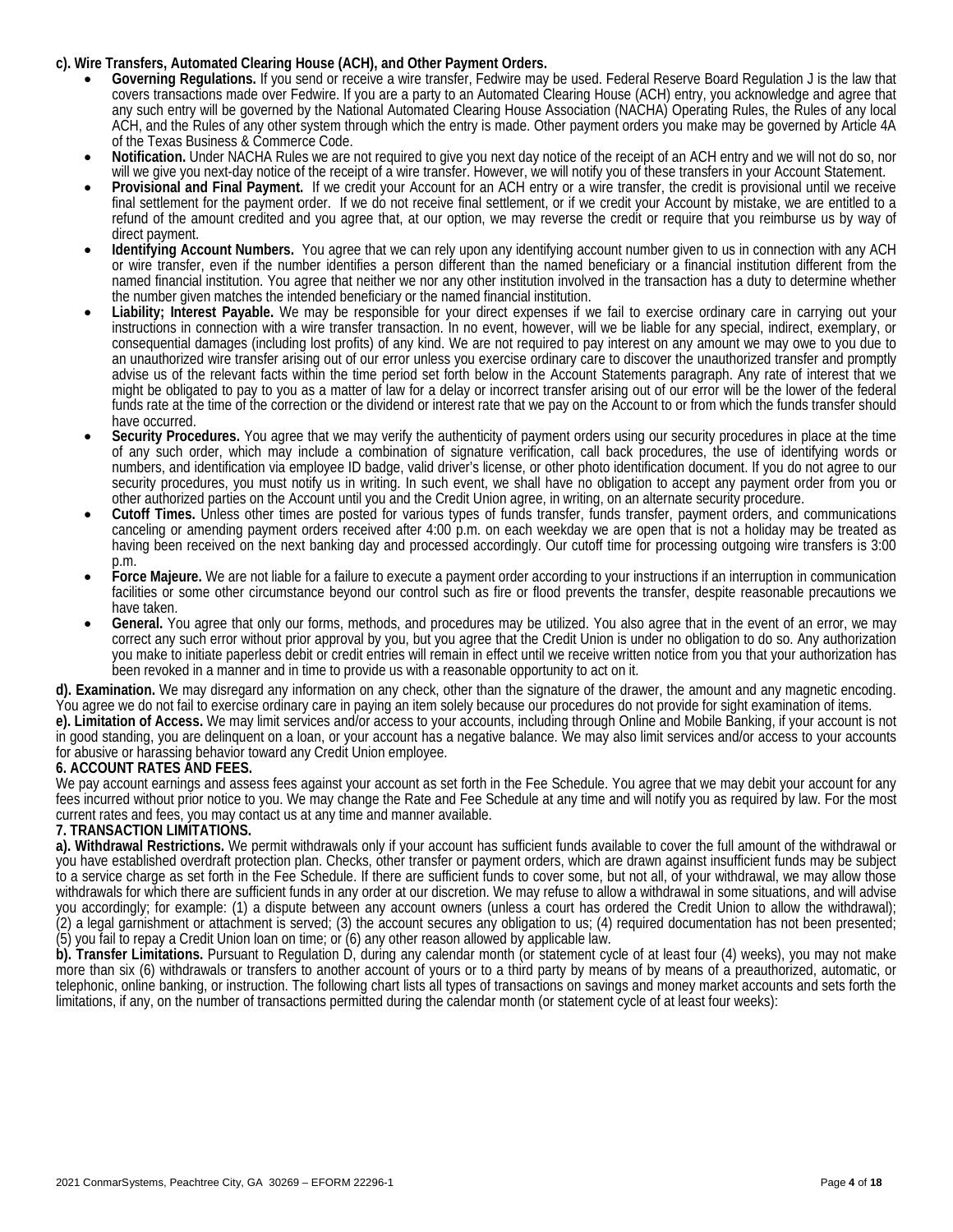| <b>Covered Transactions - Subject to Regulation D limits</b>       | <b>Transactions Not Subject to Regulation D limits</b>               |
|--------------------------------------------------------------------|----------------------------------------------------------------------|
| Transfers or withdrawals made to your other account at the Credit  | Transfers initiated to make a loan payment                           |
| Union, if made by:                                                 |                                                                      |
| Preauthorized or automatic transfer                                |                                                                      |
| By telephone, including fax                                        |                                                                      |
| Online or mobile banking                                           |                                                                      |
| Transfers or withdrawals to third party (including transfers to an | Transfers from one account at the Credit Union to another account at |
| account you hold at another financial institution), if made by:    | the Credit Union, if made by:                                        |
| Preauthorized or automatic transfer                                | Mail or messenger<br>٠                                               |
| By telephone, including fax                                        | ATM/ITM                                                              |
| Online or mobile banking                                           | In branch<br>$\bullet$                                               |
| Transfers or withdrawals to third party (including transfers to an | Cash withdrawals from the account, if made by:                       |
| account you hold at another financial institution), if made by:    | Mail or messenger<br>$\bullet$                                       |
| Check or draft (including pre-authorized draft)                    | ATM/ITM<br>٠                                                         |
| Debit card, including point-of-sale terminals                      | In branch<br>٠                                                       |
| Transfer by wire                                                   | Withdrawals made by telephone (check mailed to you)                  |
|                                                                    | Transfers into the account                                           |

If you exceed the transfer limitations set forth above, we may reverse or refuse to make the transfer, and your account may be closed or converted to a checking account and assessed a fee as stated in the Fee Schedule. For all savings, money market accounts, and checking accounts, we reserve the right to require seven (7) day's prior written notice of withdrawal.

**8. COURTESY PAY. (a discretionary overdraft service)** From time to time, members experience non-sufficient funds situations on their accounts. Courtesy Pay is not a loan, which means that the Credit Union does not engage in credit underwriting as a basis of determining your eligibility as part of this service. As a courtesy, the Credit Union offers an additional overdraft service known as Courtesy Pay. We are not obligated to pay any item presented for payment if your account does not have sufficient collected funds. Rather than automatically returning, unpaid, any non-sufficient funds that you may have, if your eligible checking account (primarily used for personal, family and household purposes) has been open for at least ninety (90) days and you maintain your account in good standing, which includes at least: (1) continuing to make deposits consistent with your past practices and (2) you are not in default on any loan obligation to the Credit Union, (3) you bring your account to a positive balance (not overdrawn) at least once every fifteen (15) days, and (4) your account is not subject to any legal or administrative order or levy, we will consider without obligation on our part, approving your reasonable overdrafts. Our customary fees and charges, including without limitation our insufficient funds/overdraft fees as set forth in our current Rate and Fee Schedules, will be included in these limits and will be charged for each non-sufficient (NSF) item that will or would overdraft your account including but not limited to, checks, debit drafts (paper), ACH debits, bill payment debits, authorized POS (point of sale) purchases and Credit Union teller cashed checks.

We may refuse to pay an overdraft for you at any time, even though your account is in good standing and even though we may have previously paid overdrafts for you. You may be notified of any non-sufficient funds items paid or returned that you may have; however, we may have no obligation to notify you before we pay or return any item. The amount of any overdrafts plus our insufficient funds/overdraft fees that you owe us shall be due and payable upon demand. If there is an overdraft paid by us on an amount more than one (1) owner of the signature card, each joint owner, and agent if applicable, drawing/presenting the item creating the overdraft, shall be jointly liable for such overdrafts plus our insufficient funds/overdraft fees.

**Member Opt Out.** You or a joint owner on your account may choose at any time not to participate in our Courtesy Pay service by notifying us. This Opt Out request will remain in effect until you or your joint owner on the account requests that Courtesy Pay be added to the account. In the event of conflicting requests for the checking account owners, we may decline to extend the Courtesy Pay service.

**Limitations.** We may limit the number of accounts eligible for the Courtesy Pay service to one account per household. In addition, this service does not constitute an actual or implied agreement between you and the Credit Union. This service represents a purely discretionary courtesy or privilege that the Credit Union may provide to you from time to time and which may be withdrawn or withheld from us at any time without prior notice or reason or cause. Courtesy Pay is not offered for minors (student) with checking accounts. Courtesy Pay may be offered after 60 days of membership/account opening.

**Fees for Overdrafting Accounts.** Fees may be imposed on each check, draft, item, ATM transaction and one-time debit transaction (if member has consented to overdraft protection plan for ATM and one-time debit card transactions), preauthorized automatic debit, telephone initiated withdrawal or any other electronic withdrawal or transfer transaction that is drawn on an insufficient available account balance. The entire balance in your account may not be available for withdrawal, transfer or paying a check, draft or item. You may consult the Funds Availability Policy for information regarding the availability of funds in your account. Fees for overdrawing your account may be imposed for each overdraft regardless of whether we pay or return the draft, item or transaction. If we have approved an overdraft protection limit for your account, such fees may reduce your approved limit. For ATM and one-time debit transactions, you must consent to be covered under the plan. Without consent, the Credit Union may not authorize and pay an overdraft resulting from these types of transactions. Fees for overdrafts are shown in the Fee Schedule.

# **9. PAYMENT ORDER OF YOUR TRANSACTIONS; OVERDRAFTS.**

To assist you in handling your account(s) with us, we are providing you with the following information regarding how we process the items that you authorize. When processing items drawn on your account, our policy is to pay them as we receive them.

**Why this is Important to You.** The order in which items are paid is important if there is not enough money in your account to pay all of the items that are presented. Our payment policy may cause your larger, and perhaps more important, items to not be paid first (such as your rent or mortgage payment), but may reduce the amount of overdraft or NSF fees you have to pay if funds are not available to pay all of the items. If any item is presented without sufficient funds in your account to pay it, we may, at our discretion, pay the item (creating an overdraft) or return the item (NSF). The amounts of the overdraft and NSF fees are disclosed in the Fee Schedule. We encourage you to make careful records and practice good account management. This will help you to avoid writing checks or drafts without sufficient funds and incurring the resulting fees.

The order in which items are presented may affect the tees assessed to your account. Most transactions are posted when you conduct them.<br>The following transactions are generally posted real time or very near real time:

- 
- Transactions which are posted real time or very near real time to when you conduct them;<br>Transactions you conduct at our teller counters such as deposits\*, withdrawals, and cashing on-us checks;<br>Your ATM deposits\* and with
- 
- Your debit card purchases conducted with a PIN;
- Debit card purchases conducted using the Mastercard network\*\*;<br>Transfers you conduct using RelyOn Telephone Banking;
-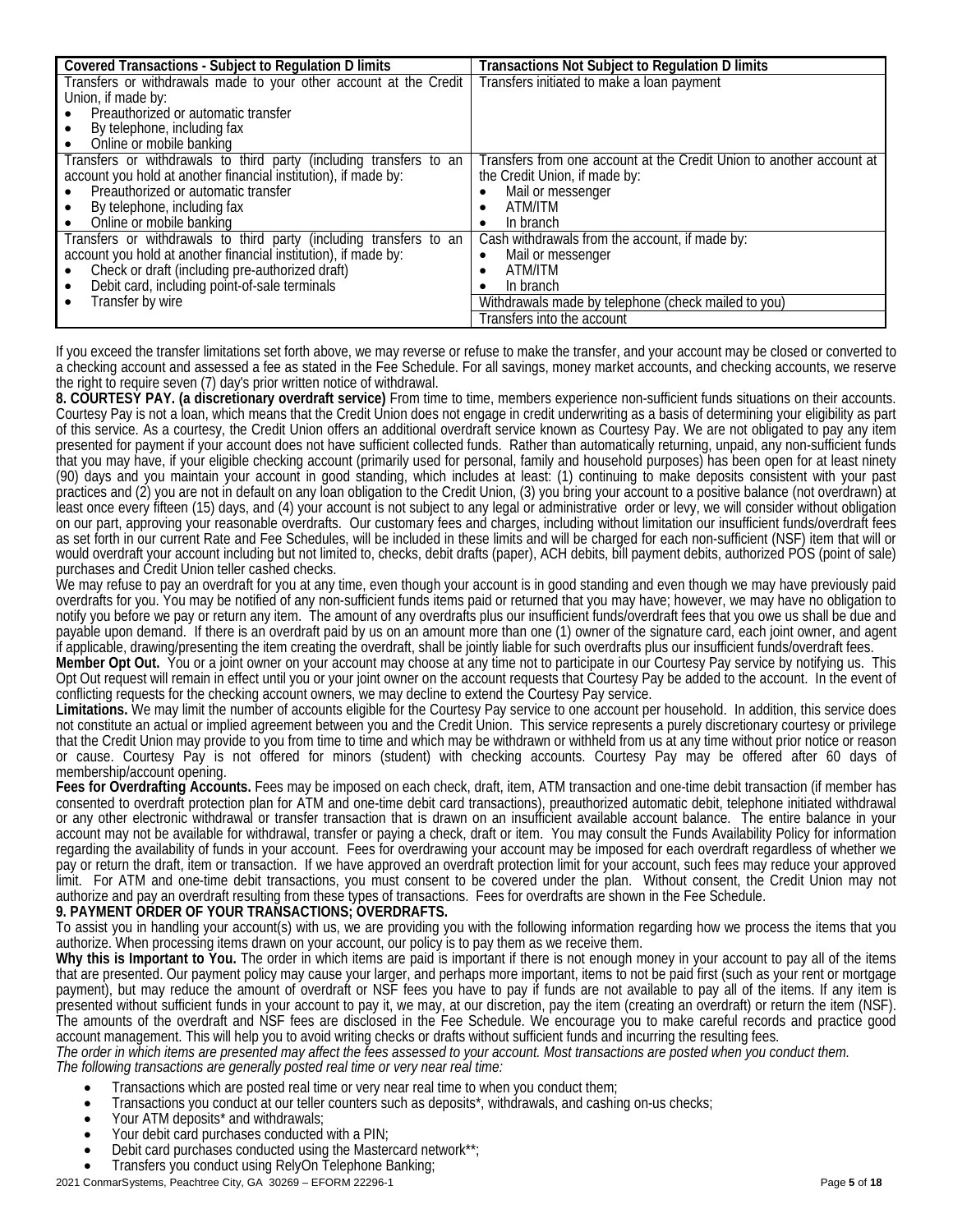- Transfers you conduct using Home Banking services or RelyOn Mobile Banking; or
- Deposits you conduct using Remote Deposit Capture.

\*Note that funds availability rules apply and funds deposited on a real time basis may not be made available immediately. For example, checks you deposit may be subject to uncollected funds holds. See our funds availability policy for details.

\*\*The corresponding settlements may lag hours or days based on when the merchant submits them. We post settlement transactions at the time we receive them.

### **Transactions are posted in batch items.**

Posting of that day's ACH credits is followed by ACH debits. ACH debits are posited by amount from small to large.

*For ACH entries and checks which are received in batch files, the Credit Union posts in the following manner:*

Checks are posted by amount from small to large. Posting by amount from small to large allows for the most items to be paid and helps you minimize fees. Please note there are several ACH files each day and the timing may cause a debit to post before a credit in that event.

You further understand and agree that we have no control over how the third parties (or entities who process transactions for them) you elect to do business with "code" transactions. For instance, these third parties have full control over the amounts of transactions they may enter per your relationship with them; and they may code transactions as recurring or non-recurring which may affect the payment order of transactions and the application of any overdraft protection or courtesy pay services you have with us. You authorize us to accept transactions based upon the coding submitted by third parties; and that we may rely upon such coding in processing all transactions and services for you.

**10. STALE AND POST-DATED CHECKS.** We may pay any check without regard to its date. You agree not deposit checks or other items before they are properly payable. We are not obligated to pay any check drawn on your account,

Stale, Postdated, Incomplete and Conditional Items. You agree to hold us harmless from any and all loss and liability that we may incur due to our inadvertent payment of incomplete or postdated items, items endorsed "without recourse," or conditional items. You agree that we will not have any duty to discover or comply with postdated, incomplete, or conditional items. You agree that we may disregard any information on any check or draft other than the amount of the item, the identity of the drawee bank, any magnetically encoded information, and the signature of the drawer, regardless of whether that information is consistent with any other information on the item. You agree that we may decline to accept, process, or pay any item or order that, in our estimation, is ambiguous or otherwise unclear in its terms. You also agree that, at our option, we may use our best efforts to resolve any such ambiguity and you agree to release and hold us harmless from any and all loss and liability that we may incur or that may arise in connection with our attempts to resolve any such ambiguity.

# **11. STOP PAYMENT ORDERS.**

**a). Stop Payment Order Request.** You may request a stop payment order on any check drawn on your account. To be binding, an order may be authorized by agreeing to the terms online or in branch. Stop payment requests may also be presented in writing, in which case they must be dated, signed, and include: the number of the check, its date, the name of the payee, the exact amount, and the account number. The stop payment will be effective if the Credit Union receives the order in time for us to act upon the order and you provide the information described above. You understand that the exact information is necessary for the Credit Union's systems to identify the check. If you give insufficient, untimely or incomplete information, we will not be responsible for failing to stop payment on the check. If the stop payment order is not received in time for us to act upon the order, we will not be liable to you or any other party for payment of the check. If we re-credit your account of paying a check over a valid and timely stop payment order, you agree to sign a statement describing the dispute with the payee, to transfer to us all of your rights against the payee or other holders of the check and assist us in any legal action.

**b). Duration of the Order.** You may make an oral stop payment order which will lapse in 14 calendar days unless confirmed in writing within that time. Stop payments that are confirmed in writing or through Online Banking are effective for six (6) months and may be renewed in writing, through Online Banking from time to time. We do not have to notify you when a stop payment order expires. For ACH stop payments please see the disclosures you received at the time you requested the ACH Stop Payment. Should the payment be presented during the six month period from the date of the call, we will return payment and the stop will no longer be valid.

**c). Liability.** Fees for stop payment orders are set forth in the Fee Schedule. You may not request stop payment on any certified check, cashier's check, tellers check, or any other check or payment guaranteed by the Credit Union. Although payment of an item may be stopped, you may remain liable to any item holder, including the Credit Union. You agree to indemnify and hold the Credit Union harmless from all costs, including attorney's fees, damages or claims relating to our refusing payment of an item, including claims of any joint account owner, payee, or endorsee in failing to stop payment of an item as a result of incorrect information provided by you.

### **12. CHECK 21 AND SUBSTITUTE CHECKS.**

### **a). What is a substitute check?**

To make check processing faster, federal law permits financial institutions to replace original checks with "substitute checks." These checks are similar in size to original checks with a slightly reduced image on the front and back of the check. The front of a substitute check states: "This is a legal copy of your check. You can use it the same way you would use the original check." You may use a substitute check as proof of payment just like the original check. The rights in this notice do not apply to original checks or to electronic debits to your account. However, you have rights under other law with respect to those transactions.

### **b). Your rights regarding substitute checks.**

In certain cases, federal law provides a special procedure that allows you to request a refund for losses you suffer if a substitute check is posted to your account (for example, if you think that we withdrew the wrong amount from your account or that we withdrew money from your account more than once for the same check). The losses you may attempt to recover under this procedure may include the amount that was withdrawn from your account and fees that were charged as a result of the withdrawal (for example, returned check fees). The amount of your refund under this procedure is limited to the amount of your loss or the amount of the substitute check, whichever is less. You are also entitled to interest on the amount of your refund if your account is an interest-bearing account. If your loss exceeds the amount of the substitute check, you may be able to recover additional amounts under other law. If you use this procedure, you may receive up to \$2,500.00 of your refund (plus interest if your account earns interest) within ten business days after we received your claim and the remainder of your refund (plus interest if your account earns interest) no later than 45 calendar days after we received your claim. We may reverse the refund (including any interest) if we later are able to demonstrate the substitute check was correctly posted to your account.

### **c). How to make a claim for a refund?**

If you believe that you have suffered a loss relating to a substitute check that you received that was posted to your account, please call (214) 357-3328. You must contact us within 40 calendar days of the date that we mailed (or otherwise delivered by a means to which you agreed) the substitute check in question or the account statement showing that the substitute check was posted to your account, whichever is later. We will extend this time period if you were not able to make a timely claim because of extraordinary circumstances.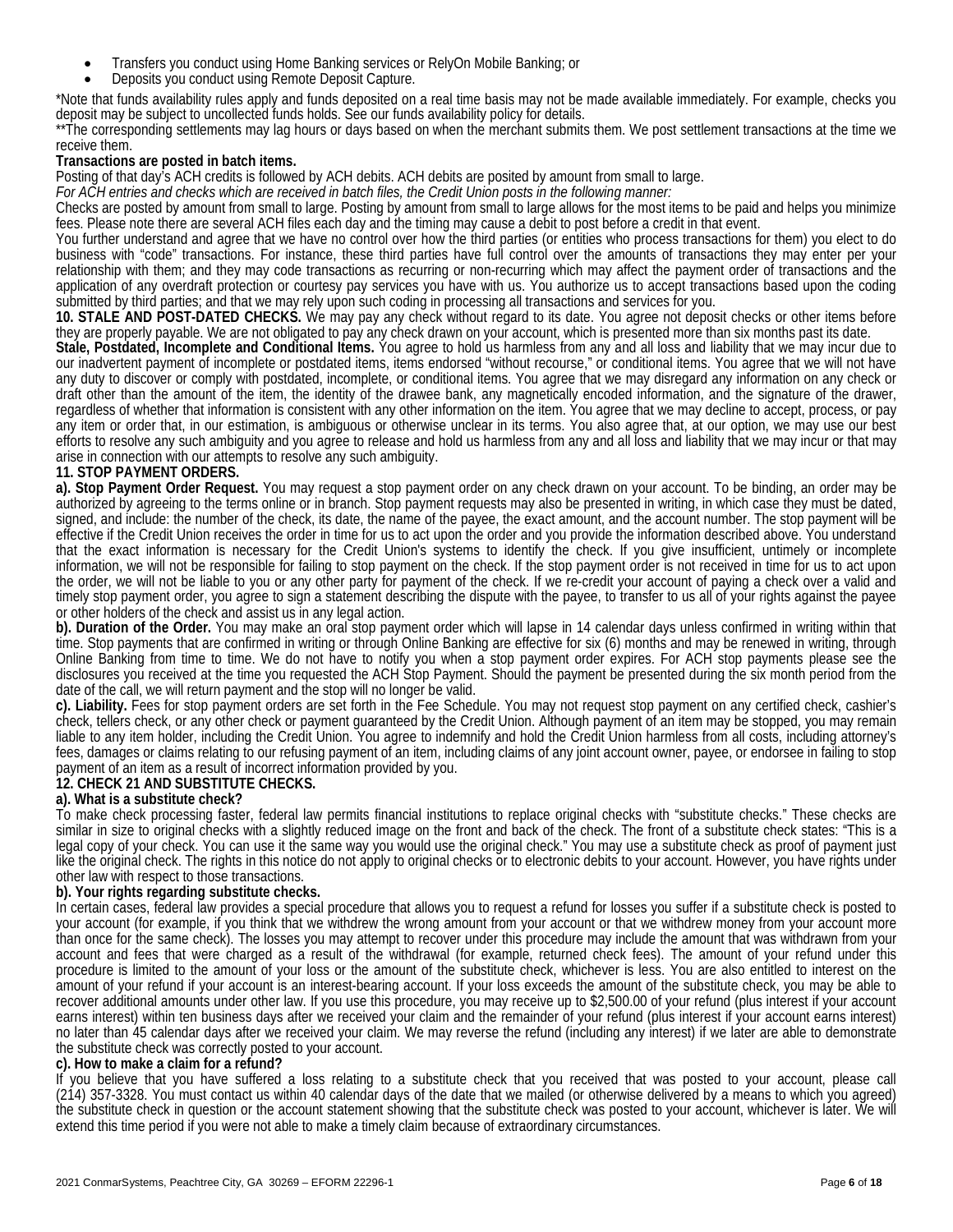### **Your claim must include:**

- A description of why you have suffered a loss (for example, you think that the amount withdrawn was incorrect);
- 
- An estimate of the amount of your loss;<br>An explanation of why the substitute check you received is insufficient to confirm that you suffered a loss; and
- A copy of the substitute check and/or the following information to help us identify the substitute check: check, check number, payee's name, amount of the check.

### **13. OUR LIABILITY.**

If we do not properly complete a transaction according to this Agreement, we will be liable for your losses or damages not to exceed the amount of the transaction, except as otherwise provided by law. We will not be liable if: (1) your account contains insufficient funds for the transaction; (2) circumstances beyond our control prevent the transaction; (3) your loss is caused by you or another financial institutions negligence; or (4) your account funds are subject to legal processes or other claims. We will not be liable for consequential damages, except liability for wrongful dishonor. We exercise ordinary care if our actions or non-actions are consistent with applicable federal and state law, Federal Reserve regulations and operating letters, Clearinghouse rules, and general banking practices followed in the areas we serve. You grant us the right, in making payments of deposited funds, to rely exclusively on the form of the account and the terms of this Agreement. Any conflict between what you say or our employees may say or write will be resolved by reference to this Agreement.

### **14. LIEN AND SECURITY INTEREST.**

If you owe us money as a borrower, guarantor, endorser or otherwise, we have a statutory lien on the funds in any account, in which you have an ownership interest, regardless of their source, unless prohibited by law. We may apply these funds, without any notice to you, in any order to pay off your indebtedness. In addition, you grant the Credit Union a consensual security interest in all of your Credit Union accounts and obligations secured by property for the purpose of paying any debt or amount now or hereafter owed to the Credit Union unless prohibited by applicable law. Such a security interest may be used to pay for any debt or amount owed to the Credit Union for an obligation secured by your primary residence, but your primary residence shall only be security to the obligation(s) it secures. All accounts are non-assignable and non-transferable. You acknowledge and agree that we also have similar statutory lien rights in your shares under the Federal Credit Union Act and/ or applicable state law, as well as the common law right to set-off and administrative freeze.

**You specifically agree that we have the right to place an administrative freeze on any of your share accounts subject to applicable law, and such action shall not violate 11 USC 362 or other applicable law.** You understand that these rights are multiple and we can exercise one or all of them pursuant to applicable law. Exercising one right does not waive the right to exercise others. Any payment to any joint owner, beneficiary, or other party for any reason shall be subject to our security interest, consensual lien, and right to set-off.

**Cross-Collateralization.** Property and/or shares given as security under any deposit, loan, or credit card accounts or services you have with the Credit Union will secure any and all obligations under such accounts or services as well as any account owner's joint or individual obligations to us, now or in the future, whether direct, indirect, contingent or secondary and arising from any loan or credit agreement, insufficient fund items; fees; cost, expenses, reasonable attorney's fees, or otherwise. This clause does not apply if such property is your primary residence, or are non- purchase money household goods.

### **15. LEGAL PROCESS.**

If any legal action is brought against your account, we may pay out funds according to the terms of the action or refuse any payout until the dispute is resolved. We will not be liable to you for any such payout, even if it leaves insufficient funds in your account to pay checks you have written or other items that have not yet been processed. Any expenses or attorney fees we incur responding to legal process may be charged against your account without notice, unless prohibited by law. Any legal process against your account is subject to our lien and security interest in your account and our right to set-off.

# **16. ILLEGAL TRANSACTIONS.**

You warrant and agree that you will not use any Credit Union services or loan or deposit accounts to make or cause to be made any transaction that is deemed illegal under applicable law, including, but not limited to, any gambling activity, embezzlement, identity theft, money laundering or terrorist activity. Any such use shall constitute a breach of this Agreement. We may delay processing or refuse to process any transaction that we believe to be illegal, suspicious, unenforceable, or restricted, and will not be liable to you for such delay or refusal. Restricted transactions generally include, but are not limited to, those in which credit, electronic fund transfers, or checks are knowingly accepted by gambling businesses in connection with the participation by others in unlawful internet gambling. You further agree to indemnify us and hold us harmless from any liability of any kind and costs incurred by us in any form whatsoever that results directly or indirectly from such illegal use. We will not be liable to you if we in good faith freeze your accounts and/or notify our regulators or local or federal law enforcement authorities regarding any activity we believe to be illegal, suspicious, or unenforceable.

### **17. ACCOUNT INFORMATION.**

Upon request, we will give you the name and address of each agency from which we obtain a credit report regarding your account. We may report information about your accounts to credit bureaus. Late payments, missed payments, insufficient funds transactions or other defaults on your account may be reflected in your credit report. We agree not to disclose account information to third parties except when: (1) it is necessary to complete a transaction; (2) the third party seeks to verify the existence or condition of your account in accordance with applicable law; (3) such disclosure complies with the law or a government agency or court order; or (4) you give us written permission.

### **18. CROSS SELL.**

You authorize us to obtain information from a consumer reporting agency and to obtain copies of your credit report now and in the future, in order to determine your eligibility for membership and products and services offered by or through the Credit Union, regardless of whether you have applied for the product or service. Additionally, you authorize us to check your credit and employment history, and make all necessary inquiries in establishing and/or reviewing your account(s).

### **19. NOTICES.**

**a). Name or Address Changes.** You are responsible for notifying us of any address or name change. The Credit Union is only required to attempt to communicate with you at the most recent address you have provided to us. We accept a change in address provided over the phone, online, or in writing. If you fail to provide us with your new address, we may update your address using information provided by the United States Postal Service and/or impose a fee as set forth in the Fee Schedule.

**b). Account Changes.** We will determine ownership of any account from the information in our records. Any changes in accounts or services requested by you, or any account owner, such as adding or closing an account or service, or adding or deleting any account beneficiaries must be evidenced by a signed form approved and accepted by us. We reserve the right to require all account owners on a multiple-party account to consent to any changes and to sign the change form. Further, in the event of any conflict between any previous account ownership and/or beneficiary form and a subsequent form, the subsequent form shall govern, absent any language to the contrary.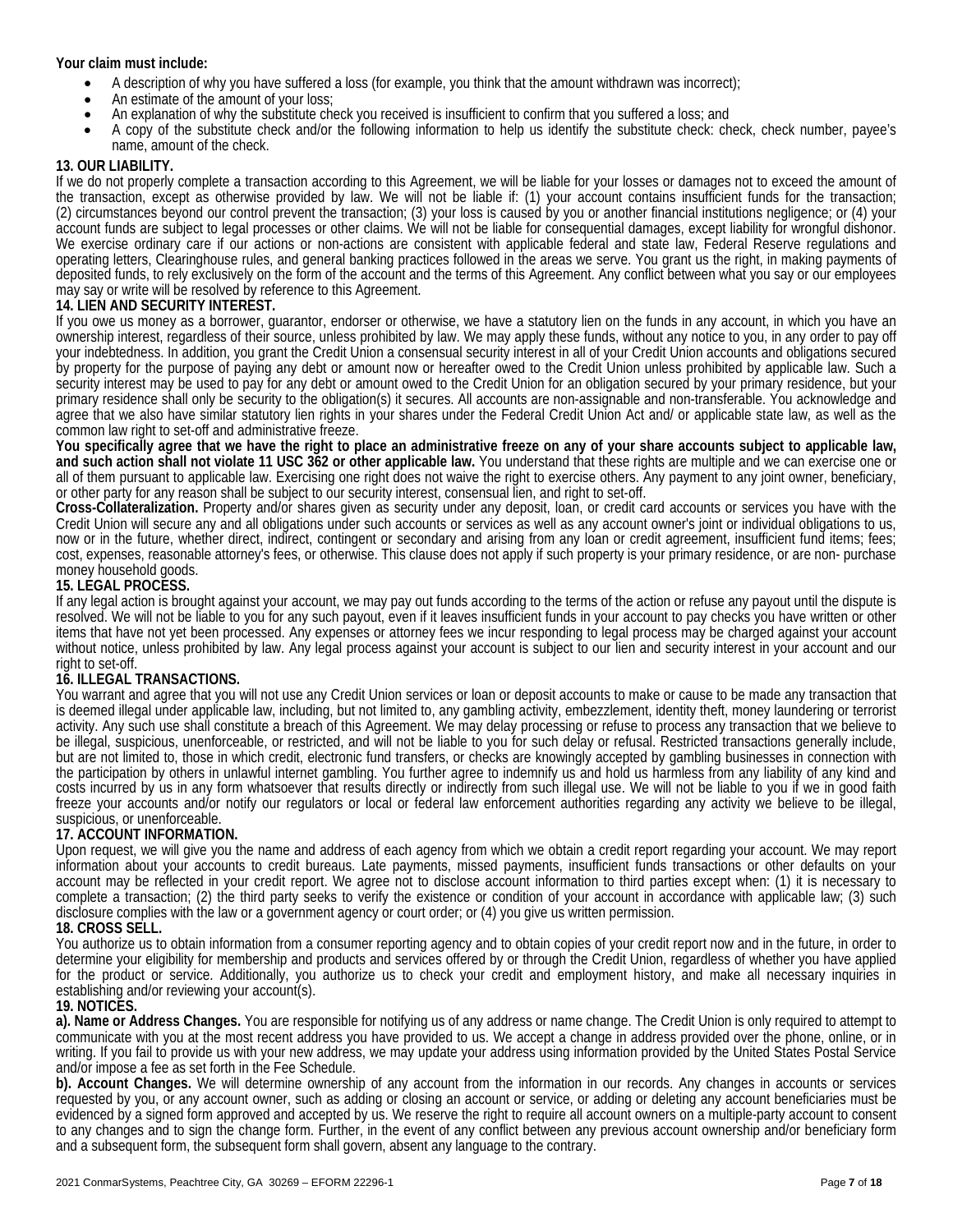**c). Notice of Amendments.** Except as prohibited by applicable law, we may change the terms of this Agreement. We will notify you of any changes in terms, rates, or fees as required by law. Please see the electronic version of this Agreement on the Credit Union website for the most recent version.

**d). e-Notices.** If we provide this service, you may agree to receive electronically all notices regarding your membership, account(s), or services. These notices will be e-mailed to you or made available on our online banking website.

**e). Effect of Notice.** Any written or electronic notice you give us is effective when we receive it. Any written notice we give to you is effective when it is deposited in the U.S Mail, postage prepaid and addressed to you at your statement mailing address. Any electronic notice we give is effective when it is sent. Notice to any account owner is considered notice to all account holders.

# **20. TAXPAYER IDENTIFICATION NUMBER AND BACKUP WITHHOLDING.**

Your failure to furnish a correct Taxpayer identification number (TIN) or meet other requirements may result in backup withholding. If your account is subject to backup withholding, we must withhold and pay to the Internal Revenue Service (IRS) a percentage of dividends, interest, and certain other payments. If you fail to provide your TIN, we may refuse or suspend opening your account.

### **21. STATEMENTS.**

**a). Contents.** If we provide a periodic statement for your account, you will receive a periodic statement of transactions and activity on your account during the statement period as required by applicable law. If a periodic statement is provided, you agree that only one statement is necessary for a joint account. For savings or checking accounts, you understand and agree that your original check, when paid, becomes property of the Credit Union and may not be returned to you, but copies of may be retained by us or payable through financial institutions and made available upon your request. You understand and agree that checks or copies thereof are made available to you on the date the statement is mailed to you, even if the checks do not accompany the statement.

**b). e-Statements.** If we provide this service, you may agree to receive electronic statements, whereby your periodic statement will be e-mailed to you or made available on our online banking website. Please see the provision, "Electronic Services" for more information regarding e- statements. You understand and agree that you will be required to notify us of any e- mail address change or name change in writing. We may require verification of your identity and proof of a change in address prior to making any changes in our records. We will only attempt to communicate with you at the most recent address we have on file. If you fail to provide notice of a change in address or name, and we attempt to locate you, we may impose a fee as set forth on the Fee Schedule.

**c). Examination.** You are responsible for examining each statement and reporting any irregularities or issues to us. We will not be liable for any forged, altered, unauthorized, unsigned, or improperly endorsed or encoded items drawn on your account if: (1) you fail to notify us in writing within thirty (30) days of the mailing date of the earliest statement regarding any forged, altered, unauthorized, unsigned, or improperly endorsed or encoded item described in the statement; or (2) any items are forged or altered in a manner not detectable by a reasonable person, including the unauthorized use of a facsimile signature machine.

**d). Notice to the Credit Union.** You agree that our retention of checks does not alter or waive your responsibility to examine your statements or the time limit for notifying us of any errors. The statement will be considered correct for all purposes and we will not be liable for any payment made or charge to your account unless you notify us in writing within the above time limit for notifying us of any errors. If you fail to receive a periodic statement, you agree to notify us within 14 days of the time you regularly receive a statement. **22. ELECTRONIC SERVICES.** 

**a). Electronic Services.** We may provide electronic document delivery services for all disclosures, statements, notices, contracts or agreements, receipts, modifications or amendments, and all other documentation regarding your membership, accounts, transactions, or other business you have with us (collectively referred to as "documents" or "documentation"). If you agree to receive such documentation electronically, you specifically agree and acknowledge that we may provide the documents electronically either by sending an e-mail with the text of the documents embedded in the text of the e-mail message or as an attachment contained within the e-mail, or by posting such documents on our website or online banking service and notifying you that the documents have been so posted. You have a right to request and receive a paper copy of these documents if that right is provided under applicable law. You may also withdraw your consent and revoke your agreement to receive the documents electronically. To request a paper copy or to revoke your consent, you must contact us at (214) 357-3328. If any of our emails are returned to us as undeliverable, we will change our delivery mode to paper format, and you will be required to re-apply for our electronic delivery service and to update your email address accordingly. We may also offer electronic services such as online or mobile banking (including bill pay) which allow you to conduct transactions to and from your account(s) and to conduct other business with us electronically. You may be required to sign a separate agreement regarding these services and you will be subject to any instructions, rules, agreements, and restrictions provided on the website(s) or provided to you at the time you open an account or enroll in these services. You may be required to be enrolled in our online banking service in order to enroll in our electronic document delivery service.

Enrollment in, and use of, these electronic services does not relieve you of your duty to promptly examine your statements, checks, and other documentation for irregularities or discrepancies regarding your accounts in accordance with this and your other agreements you have with us.

**b). Document Imaging Policy.** All paper documents will be converted to electronic media for storage. This means that all of the agreements that you enter into with us will be electronically imaged and stored. The document imaging policy is as follows: We may, at our discretion and in accordance with applicable law, image all paper documents and/or agreements regarding your account(s) with us for retention and storage via electronic media. For your purpose, this means that all of the documents and agreements that you have in connection with your account(s) with us that originated in paper form may be imaged and stored electronically, and the original paper documents and/or agreements may be destroyed. We will keep imaged copies of such documents and agreements and in accordance with our procedures, you will be able to receive a copy of any imaged document or agreement.

**c). System Requirements.** Enrollment in our electronic document delivery service or online banking services requires a computer that has access to the Internet and a 128-bit browser that supports SSL and Cookies. Additionally, many of our documents, including periodic statements, will be sent to you in a PDF format, and to open, read, and print these documents, you will need Adobe Acrobat Reader 7.0 or higher. Minimum system requirements are subject to change without notice. The exact system requirements will be disclosed to you on our website or on the online banking website or at the time you enroll in the service. By enrolling in, and using the electronic services, you confirm that your system meets these requirements. If you fail to receive such documents, you agree to notify us immediately.

**d). System Disruptions***.* Electronic services may occasionally be unavailable for short periods of time due to system maintenance or other reasons. We will not be liable for any delay that this may cause and you are ultimately responsible for conducting your transactions in a timely manner with regard to your banking and bill- paying needs. In the unlikely event that our electronic services become unavailable for a prolonged period of time, you understand and agree that you still have access to the Credit Union and your account(s) in the traditional manner (i.e., in person, by mail, telephone, or check writing), and we will not be liable to you if you fail to use these means to conduct your business with us.

**e). Security Safeguards***.* Certain transactions must be made in-person and we maintain the right to require verification or authentication of your identity for security purposes at any time. You agree and understand that this is for your protection. We will not be liable for any delay in, or prevention of, any transaction or business conducted by you due to these security measures.

2021 ConmarSystems, Peachtree City, GA 30269 – EFORM 22296-1 Page **8** of **18**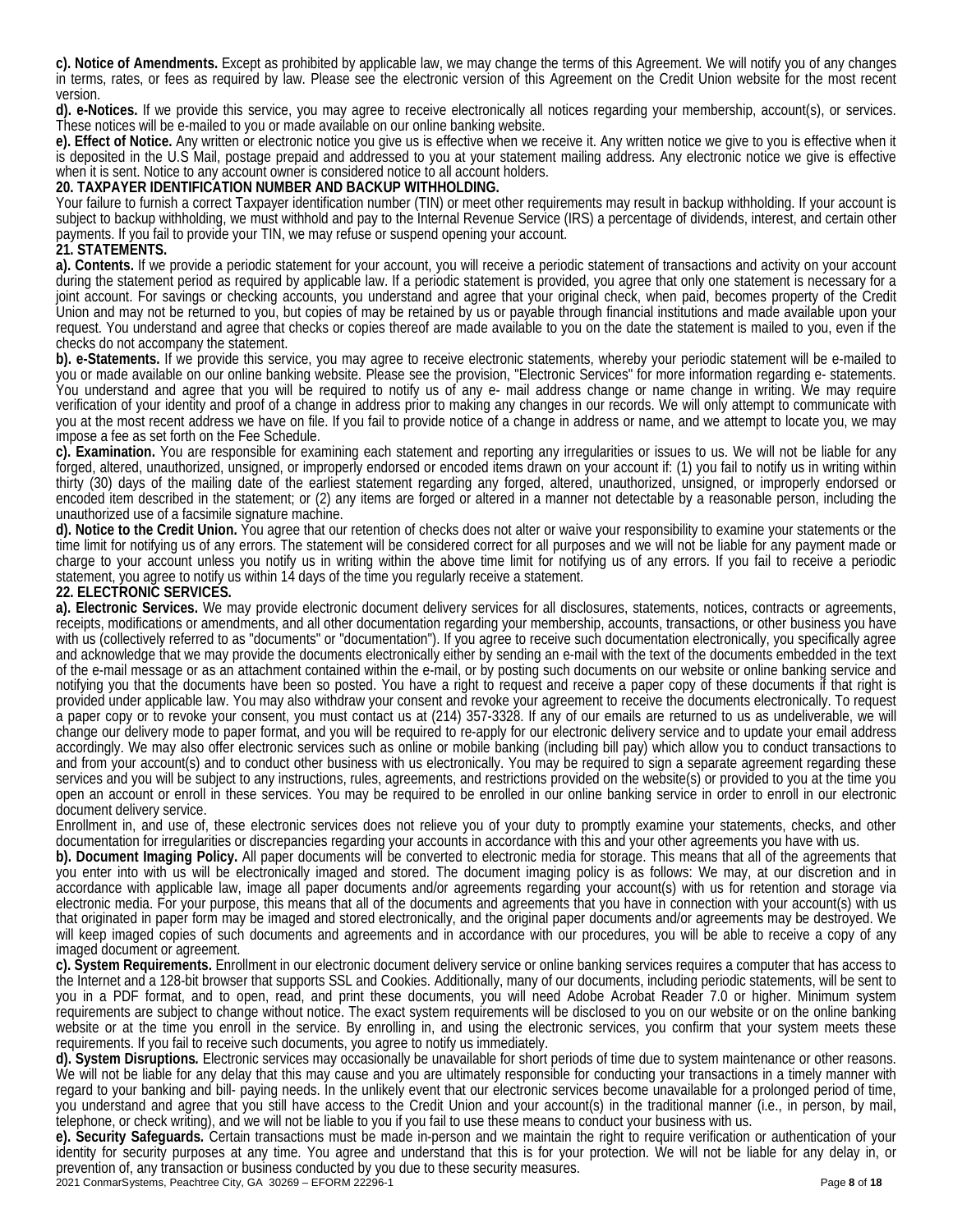# **23. INACTIVE ACCOUNTS.**

If you have had no activity on your accounts within a 6-month period (i.e., primary savings, and/or checking account) other than dividends posting to your account, then your account(s) is/are consider inactive. You authorize us to transfer funds from another Credit Union account of yours to cover any fees, if applicable. To the extent allowed by law, we reserve the right to transfer the account funds to an account payable and to suspend any further account statements. The funds in the account will then be escheated to the appropriate state if no activity within 36 months. Once funds have been turned over to the state, we have no further liability to you for such funds and if you choose to reclaim such funds, you must apply to the appropriate state agency.

# **24. TERMINATION OR RESTRICTIONS OF ACCOUNT(s) AND SERVICE(s).**

We are committed to delivering exceptional products and services to our members. To that end, our employees are trained to handle interpersonal interactions effectively and to address any service issues with Credit Union members. Our policies and procedures define the circumstances under which services may be limited for members who engage in "improper or abusive conduct'' and also address other circumstances where the services may be terminated or limited. This policy is not intended to restrict the rights and freedoms of any particular group or individual, but to protect Credit Union employees and members by addressing unacceptable conduct. You also understand and expressly agree that the Credit Union is a not for profit organization and that the rights addressed in this section are necessary to protect the Credit Union for the benefit of all members. In addition to other provisions in this Agreement, you agree that we, in our sole discretion, may terminate, limit, restrict, or change the terms, including, and of your account(s) or service(s). This may mean limiting loan services, or placing a freeze on any funds with us at any time without notice or require you to close your account(s)/service(s) and re-apply if: (1) there is a change in owners or authorized signers; (2) there has been a forgery/fraud or unauthorized use reported or committed involving your account; (3) there is a dispute as to the ownership of the account or of the funds in the account; (4) any checks are lost or stolen; (5) there are excessive returned unpaid items not covered by an overdraft protection plan; (6) there has been a misrepresentation or any other abuse of any of your account(s)/service(s); (7) the Credit Union incurs any loss or believes it may incur any loss relating to any loan(s), account(s) or service(s) you have with us; (8) if we believe that you have been negligent in protecting your access devices or access codes; (9) if we deem it necessary to protect the Credit Union from any risks or losses, or otherwise deem it to be in the best interest of the Credit Union; (10) you have breached any promise under this Agreement or the terms of any account including, but not limited to any default or other delinquency with regard to any loan or other agreement; (11) if bankruptcy or any insolvency proceeding is filed by or against you, or if we otherwise deem you to be insolvent or incapable of meeting your obligations to us; (12) you refuse or fail to cooperate as provided in this Agreement; (13) you have an account that does not maintain a required par value or any balance as to all other accounts; (14) you violate any Credit Union policy, procedure, or standard or any law, regulation or rule; (15) if you participate or facilitate any transactions for another person who is prohibited from making transactions with us pursuant to applicable laws or Credit Union policy/procedure; (16) making unauthorized posting(s), defacing or removing notices or signs on Credit Union premises and/or social media sites without management authorization; (17) misappropriating Credit Union funds, property or other material proprietary to the Credit Union; (18) deliberately or repeatedly violating securing procedures or safety rules; (19) possessing, using, or being under the influence of illicit drugs on Credit Union premises; (20) engaging in use or possession of weapons of any kind on Credit Union premises except for on-duty law enforcement officers or security officers; (21) any new US or other country's laws, rules, regulations or other requirements make it impractical or impossible for the Credit Union to meet requirements of such laws, rules, regulations, or other requirements; (22) using a Credit Union-branded credit card to purchase cryptocurrencies such as Bitcoin; or (23) using one or more credit or debit cards to obtain cash and purchasing power we do not believe appropriate, using such devices to pay credit card balances with the proceeds of other cards, or using such cards in a manner we determine is primarily intended to abuse a rewards program. If we are informed of such circumstances or otherwise believe that any of these circumstances are about to occur, we may place a stop payment on any item and we will not be liable to you for such a stop payment.

If the application of our policies or procedures or the above remedies affects any accounts or services with multiple parties, we may require the party to whom the restrictions or termination is applied be: (1) removed; (2) the account be closed and then a new account may be reopened absent the affected party; or (3) the restrictions may be applied to the account or service. We have no obligation to provide any specific information regarding the basis for taking action under this section to any other owners or parties.

Further, unless an express exception is made by the Credit Union in its sole discretion, the Credit Union does not offer services to "Money Services Businesses", "Internet Gambling Businesses" or "Cannabis Businesses", or other businesses that we determine violate the limitations in this Agreement. By way of illustration: "Cannabis Businesses" are defined by the Credit Union to be any person or business that (i) engages in the sale, production or storage of any form of cannabis, marijuana or hemp, and/or (ii) is required to be licensed and/or registered with a government entity due to the business engaging in an activity relating to any cannabis related industry. The Credit Union may, at is sole discretion, apply these restrictions on other businesses or individuals directly or indirectly related to a cannabis business.

# **25. TERMINATION OF MEMBERSHIP.**

You may terminate your membership by giving us notice and otherwise following our policies and procedures. You may be denied services or expelled for any reason allowed by applicable law and the Federal Credit Union Act, including causing a loss to the Credit Union or for abusive behavior. Termination of your membership does not relieve you of your obligations to pay any fees or obligations that you owe us, and you are still responsible for any outstanding items that have not yet been processed or paid. Once membership has been terminated, no further transactions or services will be allowed.

# **26. DEATH OR INCOMPETENCE OF ACCOUNT OWNER.**

We may continue to honor all transfer orders, withdrawals, deposits and other transactions on an account until we are notified of a member's death or adjudication of incompetence and are provided satisfactory evidence thereof, such as a certified death certificate or court order. Once we are notified of a member's death or incompetence, we may pay checks or honor other payments or transfer orders authorized by the member for a period of ten (10) days after the date of death unless we receive instructions from any person claiming an interest in the account to stop payment on the checks or other items. We may require anyone claiming the owner's account funds to indemnify us for any losses resulting from our honoring that claim. This Agreement will be binding upon any heirs or legal representatives of any account owner. In the event of your death, funds will be transferred to your primary savings account and paid to the joint owner (if applicable) or to the beneficiary(ies) named on the primary savings account. If there is no beneficiary designation, no probate proceedings or no estate, we may, but are not required to, pay the funds to any heir, who will be solely responsible for any further distribution of the funds. Alternatively, we may hold the funds until a proper court order is presented to us. We may require proper documentary evidence satisfactory to us before we determine the proper treatment of the funds and before we will release funds to any claiming party. All dividend payments to an account may cease to accrue effective the date of death of the primary owner, and any dividend payments made after the date of death of the primary owner may be reversed from the account upon the Credit Unions receipt of notice of the death of the primary owner. Any payment of funds upon the death or incompetence of any account holder is subject to our lien and security interest. This Agreement will be binding upon any heirs or legal representatives of any account owner.

2021 ConmarSystems, Peachtree City, GA 30269 – EFORM 22296-1 Page **9** of **18** Additionally, when notified of the death of a **primary member**, any account where there is a joint owner may be closed within a reasonable amount of time in accordance with the Credit Union's policies and procedures. Any account where there is a **deceased joint owner** will result in the removal of that joint owner within a reasonable amount of time after notification. Any deposits made payable to, or in the name of, a deceased member or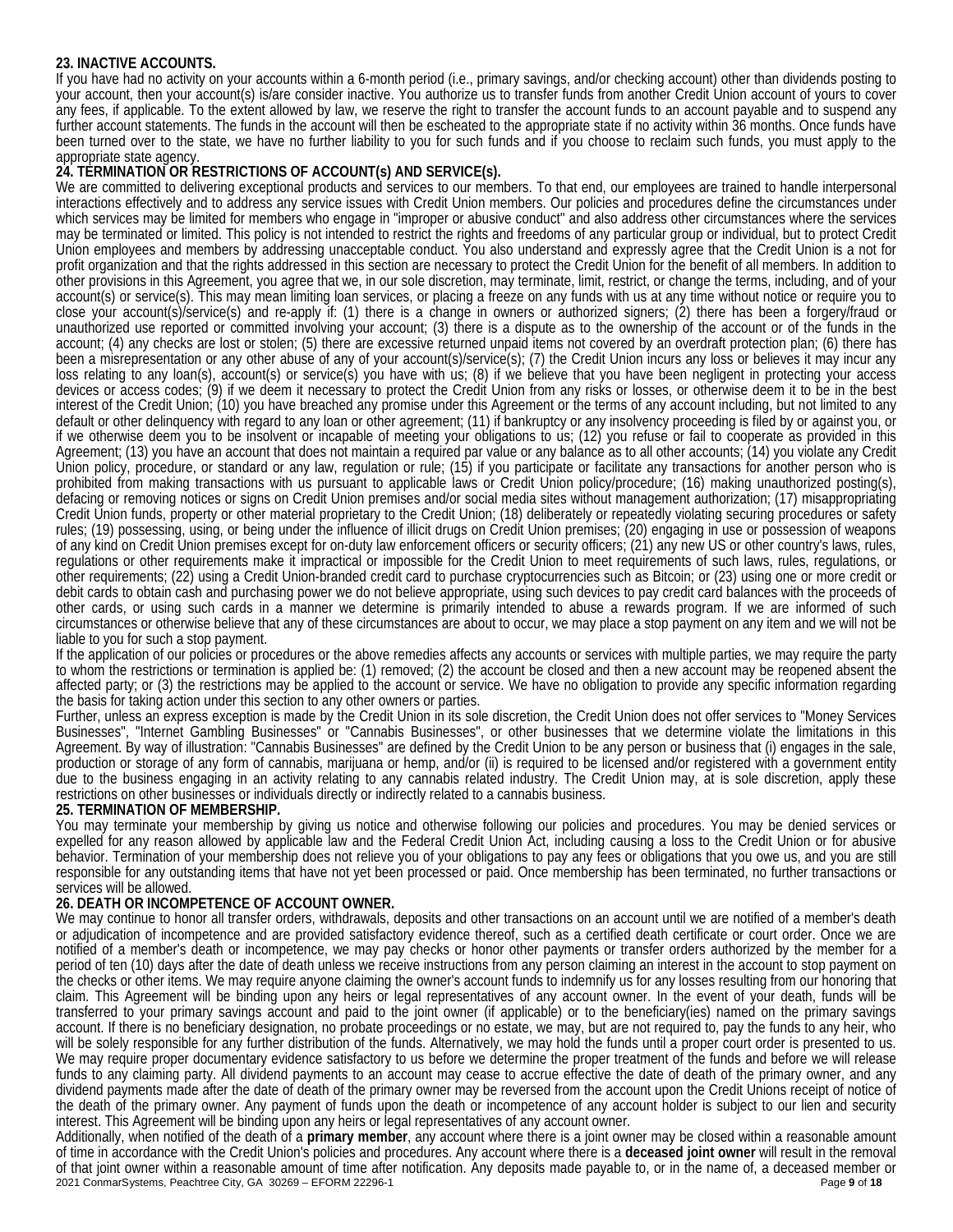owner will not be accepted (except as limited in the preceding paragraph). These items must be negotiated through an estate account at another financial institution.

# **27. SEVERABILITY; HEADINGS; NO WAIVER.**

If a court holds any portion of this Agreement to be invalid or unenforceable, the remainder of this Agreement shall not be invalid or unenforceable and will continue in full force and effect. All headings are intended for reference only and are not to be construed as part of the Agreement. We reserve the right to waive or choose not to enforce any and all terms, rights, or remedies under this Agreement and such waiver shall not affect our right to enforce that or another term, right, or remedy at a later time. We may delay or waive the enforcement of any of our rights under this Agreement without losing that right or any other right. No delay in enforcing our rights will affect your obligation to pay us fees and other amounts you owe us under this Agreement. If we waive a provision of this Agreement, the waiver applies only in the specific instance in which we decide to waive the provision and not to future situations or other provisions regardless of how similar they may be.

### **28. ENFORCEMENT.**

You are liable to us for any loss, cost or expense that we incur resulting from your failure to follow this Agreement. You authorize us to deduct any such loss, costs or expenses from your account without prior notice to you. If we bring a legal action to collect any amount due under or to enforce this Agreement, we shall be entitled, subject to applicable law, to payment of reasonable attorney's fees and costs, including fees on any appeal, bankruptcy proceedings, and any post-judgment collection actions.

### **29. GOVERNING LAW; WAIVER OF JURY TRIAL.**

This Agreement is governed by our Bylaws, federal laws and regulations, the laws, including applicable principles of contract law and regulations of the State of Texas and local clearing house rules, as amended from time to time. As permitted by applicable law, you agree that any legal action regarding this Agreement shall be brought in Dallas County, Texas. To the extent permitted by applicable law, both parties hereby (i) knowingly, voluntarily, intentionally and irrevocably waive the right to a trial by jury in respect to any litigation based hereon or arising out of this Agreement or any other dispute or controversy between you and Credit Union, and (ii) agree that any litigation will proceed on an individual basis and will not proceed as part of a class action.

### **30. COMMUNICATION.**

Any conflict between what you or our employees may say or write will be resolved by reference to this Agreement. All written and oral communication will be in English. If any non-English documents are presented to you or if any conversations are had with you in a language other than English, it is as a courtesy and does not obligate us to present any future document or conduct future business with you in any language other than English except as otherwise required by law. You consent that by providing your phone number and/or initiating a transaction that we may monitor and/or record any telephone conversation, ITM and Video Banking conversation with you for any reason, including monitoring the quality of service you receive and to verify transaction related information. You agree that the Credit Union is not required to remind you before each telephone call that the conversation is subject to being monitored and/or recorded in accordance with applicable state and federal law. If a cell number or text contact (together, "contact") is provided, or if you later provide such to the Credit Union via other communications including Online Banking or social media, you consent and agree that the Credit Union may use this contact to provide information to you about your accounts and services, to reply to any inquiry, or to provide other information via calling, texting or otherwise. This contact may be made by dialing the cell phone, by autodialer, text or robo text method. You also agree that you shall be solely responsible for any fees charged by your internet or cellular provider that you incurred through such contact. You understand that this consent is not required in order to obtain any loan or services from the Credit Union.

### **31. SHARING AND DISCLOSING ACCOUNT INFORMATION.**

While we value your right to privacy and the confidentiality of your personal information, there are times where your information will be shared and disclosed as follows:

**With joint account owners and other parties to the transaction.** If you have a joint deposit account or loan account, or if you enter into a transaction or account with us that require a guarantor or a third-party owner of pledged collateral, you specifically agree to allow us to share and disclose information pertaining to those accounts with all your joint owners and other such persons described herein. By agreeing to involve these persons in your accounts and transactions, you acknowledge and agree that you are waiving your right to privacy in this regard and that it is understood that each of you will see each other's personal, non-public information that would otherwise be held in confidence.

**With third parties.** We generally do not disclose your account information to third parties except: (1) when it is necessary in processing a transaction, whether that is to pay an item or to send a notice of dishonor or nonpayment; (2) to exchange, in the normal course of business, credit information with third party financial institutions or other business entities or a third party seeks to verify the condition of your account in accordance with applicable law; (3) to provide information to our regulators or law enforcement when we in good faith believe we have been a victim of a crime or we have observed suspicious activity; (4) in order to comply with a governmental agency inquiry, subpoena or court order or a valid attachment, garnishment, or other legal action; (5) you give us written permission; (6) to guarantee a check by a third party; (7) at account opening, account renewal, or account review; (8) when we are attempting to collect a debt owed to us; or (9) any other reasonable disclosure allowed by law and appropriate to the circumstance. You also understand and agree that we may from time to receive credit reports and other information about you in connection with your account. Upon request, we will give you the name and address of each agency from which we obtain such a report. For more information, refer to the Credit Union's Privacy Policy.

### **32. MISCELLANEOUS.**

We will accommodate reasonable requests to assist members with disabilities. In order to do so you agree to notify us of any disability and/or accommodation requests. You will notify us regarding any service providers you wish to use; and you will provide us with information to allow us to identify the service providers.

In accordance with applicable law, we reserve the right to require you to provide written notice of any intended withdrawals from any account(s) of not less than seven (7) but not more than sixty (60) days before the intended date of withdrawal. If you request a large cash withdrawal, as defined by the Credit Union in its sole discretion, in lieu of other methods of transferring funds offered by the Credit Union, you hereby release the Credit Union from any and all liability, claims, demands whatsoever which arise from or in any way relate to your possession of any large sums of cash from the moment of possession. You may be further required to execute and deliver any further release we may require in connection with such withdrawal and be subject to a fee as detailed in the Fee Schedule. In addition, for reasons that include your safety and that of the Credit Union and its employees, large amounts of cash are not maintained at any Credit Union facility.

From time to time you may present us with certain documents that the Credit Union is not a party to (e.g., trust agreements, powers of attorney, contracts, court orders, etc.). We may require such documents for a purpose such as proving the existence of a trust as required by applicable laws. However, we are not a party to such agreements and mere possession of these documents does not in any way imply or impute knowledge of the contents of such documents to the Credit Union or its employees.

# **1. EFT AGREEMENT (EFT AGREEMENT DOES NOT APPLY TO BUSINESS ACCOUNTS).**

2021 ConmarSystems, Peachtree City, GA 30269 – EFORM 22296-1 Page **10** of **18** This Electronic Funds Transfer Agreement (the "EFT Agreement") is the contract, which covers yours and our rights, and responsibilities concerning the electronic funds transfer (EFT) services offered to you by RelyOn Credit Union (Credit Union). In this EFT Agreement, the words "you" and "yours" mean those who sign the application or account agreement as applicants, joint owners, or any authorized users. The words "we," "us," and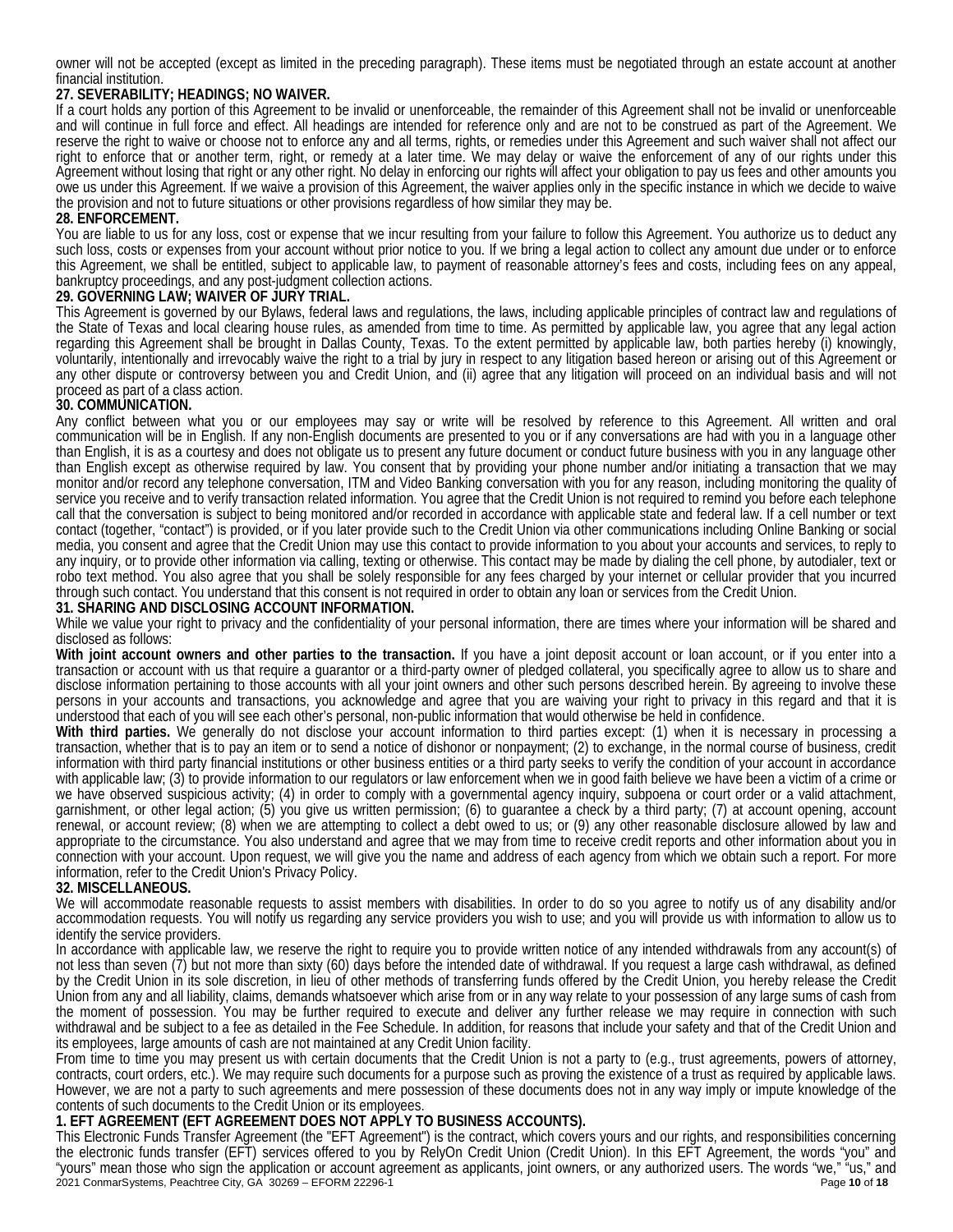"our" mean the Credit Union. The word "account" means any one or more of your savings, IRA account, money market, and checking account(s) you have with us. Electronic funds transfers are electronically-initiated transfers of money from or to your account through the EFT services described below. By signing an application or account card for EFT services, signing your Debit Card, or using any service, each of you, jointly and severally, agree to the terms and conditions in this EFT Agreement and any amendments for the EFT services offered.

2. **EFT SERVICES.**<br>If approved, you may conduct any one or more of the EFT services offered by the Credit Union.

Mastercard Debit Card. You may use your Mastercard Debit Card to purchase goods and services from participating merchants. If you wish to pay for goods or services over the Internet, you may be required to provide the card number security information before you will be permitted to complete the transaction. You agree that you will not use your Debit Card for any transaction that is illegal under applicable federal, state, or local law. Funds to cover your Debit Card purchases will be deducted from your checking account. If the balance in your account is not sufficient to pay the transaction amount, the Credit Union may pay the amount and treat the transaction as a request to transfer funds from approved Overdraft Protection accounts, or other deposit or loan accounts that you have established with the Credit Union, or, if you have so elected, to cover the transaction with Courtesy Pay. If you initiate a transaction that overdraws your account, you agree to make immediate payment of any overdrafts together with any service charges to the Credit Union. You may use your Debit Card and PIN at Credit Union-owned ATMs and participating nonproprietary ATMs. At the present time, you may use your Debit Card to:

- Withdraw funds from your accounts;
- Transfer funds between your accounts whenever you request;<br>Obtain balance information on your accounts;
- 
- Make POS (Point of Sale) transactions with your PIN to purchase goods or services at merchants that accept transactions routed through
- the networks listed on the back of your Debit Card;<br>Make POS signature-based transactions routed through Mastercard;
- Pay bills or make other transactions on Non-Mastercard Networks without a PIN\*; or
- Order goods or services by mail, telephone, or via the Internet from places that accept Mastercard.

Some services on Debit Cards may not be available at all terminals. The amount of purchases and/or cash obtained (if permitted) will be deducted from your checking account.

\*Non-Mastercard PIN-less transactions will not be processed as Mastercard transactions and therefore will not include Mastercard's zero liability or chargeback and dispute resolution benefits. Additionally, provisions of this agreement relating only to Mastercard transactions are not applicable to non-Mastercard and PIN-less debit transactions.

The following limitations will apply to your Debit Card:

- 
- 
- The maximum dollar amount of cash withdrawals per day will be provided when you open your account and listed in your Rate Schedule;<br>• Sufficient funds must be available to make any withdrawal. There is no limit to the nu
- 
- 
- above;<br>The maximum dollar amount for ATM withdrawals per day is \$1000.00;<br>The maximum dollar amount for Point-of-Sale (POS) purchase per day is \$3000.00;<br>Your available account balance may be reduced for preauthorization's
- Please see the Credit Union's website or the mobile app for a listing of Network ATMs in your area; and<br>Additional limitations are set forth in the TRANSFER LIMITATIONS provision contained herein.
- 

**a). Electronic Check Conversion & Electronic Returned Check Fees.** If you pay for something with a check, you may authorize your check or share draft to be converted to an electronic fund transfer (EFT). When your check is used to initiate an EFT in this way, you authorize the funds to be debited from your account as soon as the same day, and your check may not be returned to you. You also authorize a merchant to electronically debit your account to pay a Returned Check/EFT fee or Non-sufficient Funds fee if you have insufficient funds. You are considered to have authorized these EFT if you complete the transaction after being told (orally or by a notice posted or sent to you) that the transfer may be processed electronically or if you sign a written authorization.

### **b). Preauthorized EFTs.**

**Direct Deposit.** Upon instruction of (i) your employer or (ii) the Treasury Department or (iii) other financial institutions(s), we will accept direct deposits of your paycheck or of federal recurring payments, such as Social Security, to your savings or checking account.

- **Preauthorized debits***.* Upon instruction, we will pay certain recurring transactions from your savings account, checking account and loan
- payments (subject to transfer limitations that may apply to these transactions.)<br>Stop Payment Rights. If you have arranged in advance to make a single or recurring electronic funds transfer (EFT-ACH) out of your account(s) you may place the following stops: single, multiple, or indefinite. You must notify us orally at any time up to three business days before the scheduled date of the transfer. ACH Payments need exact company name or company ID and dollar amount to be valid. Revocation of a recurring ACH transfer must be done through the originator of the EFT-ACH. Stop payments placed on ACH transactions will be effective up until the item is presented for payment except in the case of an indefinite stop payment.
- **Notice of Varying Amounts.** If these regular payments may vary in amount, the person you are going to pay is required to tell you, ten (10) days before each payment, when it will be made and how much it will be. You may choose instead to get this notice only when the payment would differ by more than a certain amount from the previous payment or when the amount would fall outside certain limits that you set.
- **Liability for Failure to Stop Payment of Preauthorized Transfers.** If you order us to stop payment of EFT-ACH transfer three (3) business days or more before the transfer is scheduled, and we do not do so, we will be liable for your losses or damages.

**c). Online and Mobile Banking.** A password is required to access your account via Online Banking or Mobile Banking Services. You must use your password with your username to access your accounts. At the present time, you may use Online and Mobile Banking to:

- Withdraw funds from your savings, checking, money market, and club accounts;
- Transfer funds between your savings, checking, and money market accounts; Obtain balance information on your Credit Union accounts;
- 
- Make loan payments from your savings, checking and money market accounts;
- Access internet bill pay services to make payment to various creditors;
- Inter-account transfers from saving or checking and line of credit accounts;
- Verify whether a check or other item has cleared your account;
- Take an advance from a line of credit account;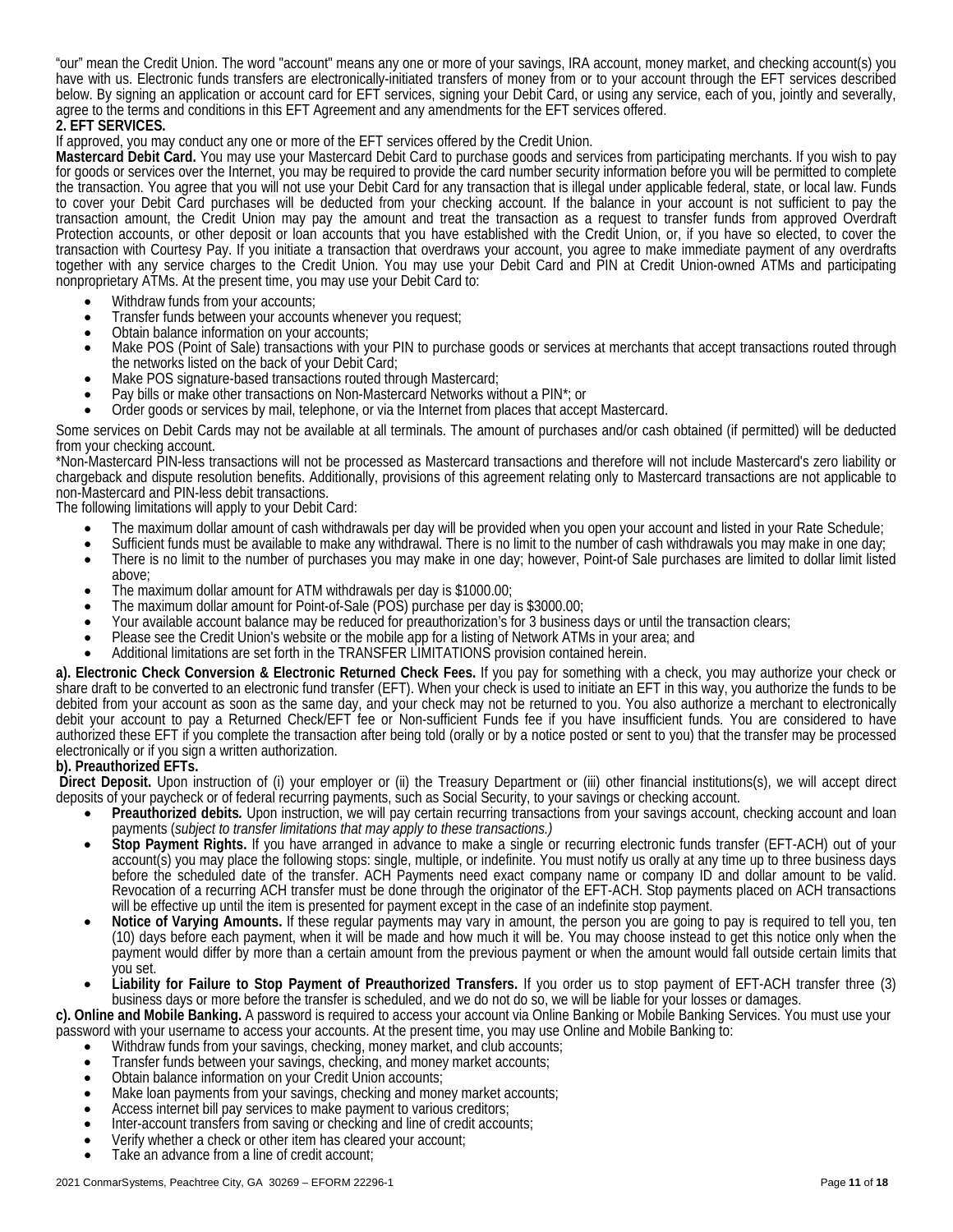- Obtain tax information on amounts earned on applicable accounts;
- Change your password;
- Access or use other services that we may make available to you from time to time; or
- Use Apple Pay and Google Pay.

Your accounts can be accessed under the Credit Union Online Banking via personal computer, mobile devices, or the RelyOn App. Online Banking will be available for your convenience 24 hours per day. This service may be interrupted for a short time each day for data processing and/or scheduled maintenance. We reserve the right to refuse any transaction, which would draw upon insufficient funds, exceed a credit limit, lower an account below a required balance, or otherwise require us to increase our required reserve on the account. All checks are made payable to you as the primary member and will be mailed to your address of record. We may set other limits on the amount of any transaction, and you will be notified of those limits. We may refuse to honor any transaction for which you do not have sufficient available verified funds. The service will discontinue if no transaction is entered or after numerous unsuccessful attempts to enter a transaction, and there may limits on the duration of each access. See the Transfer Limitations provision for transfer limitations that apply to Home Banking transactions. Other EFT Disclosures contained in this document apply to Home Banking services as well. You will also be required to comply with instructions and agreements provided online when you log onto the Home Banking service.

**d). RelyOn Telephone Banking.** RelyOn Telephone Banking allows you to make transfers, loan payments, obtain balance information and transaction history from your telephone. Additionally, you can withdraw by check from your savings, checking account, and money market. Payments or transfers initiated by telephone will post the same business day. We will not be held responsible for cancellation requests that do not allow sufficient time to stop the transaction from going on. The maximum withdrawal or transaction amount per day may not exceed the available funds in your account or the Regulation D maximum limit.

### **3. TRANSFER LIMITATIONS.**

In addition to any other limitations set forth for each service herein, federal regulation limits the number of preauthorized, automatic, or telephone transfers that may be made from your share/savings and money market accounts to six (6) per month from each account. If you exceed this limitation, you may be subject to a fee, the transaction may be rejected, or your account may be closed.

### **4. CONDITIONS OF EFT SERVICES.**

**a). Ownership of Cards.** Any card or other access device that we supply to you is our property and must be returned to us, or to any person whom we authorize to act as our agent, or to any person who is authorized to honor the Card, immediately according to our instructions. The Card may be repossessed at any time at our sole discretion without demand or notice. You cannot transfer your Card, access code/PIN, or account to another person, and you will be liable for any transfers made by anyone to whom you give your card or access codes.

**b). Honoring the Card(s); Refunds.** Neither we nor the merchants authorized to honor the Card will be responsible for the failure or refusal to honor the Card, code, or any other device we supply to you. If a merchant agrees to give you a refund or adjustment, you accept a credit to your account instead of a cash refund.

**c). Foreign Transactions; Currency Conversion.** Purchases and cash advances made in foreign currencies will be debited from your account in U.S. dollars. The exchange rate for transactions in a foreign currency will be (1) a rate selected by Mastercard International from a range of rates<br>available in wholesale currency markets for the applicable central proces (2) the government- mandated rate in effect for the applicable central processing date in each instance. The currency conversion rate used on the processing date may differ from the rate that would have been used on the purchase date or cardholder statement posting date. An international transaction will be assessed on all transactions where the merchant country differs from the country of the card issuer. The converted transaction amount will be shown separately from the international transaction fee on your account statement. This fee will be assessed on all international purchases, credit vouchers, and cash disbursements. If applicable, finance charges will be assessed to the international transaction fee. All transactions processed outside of the United States (which may include internet transactions) will be charged a foreign transaction fee in the amount disclosed on your Fee Schedule.

**d). Security of Card and Access Codes.** You may use one or more access codes with your electronic funds transfers. The access codes are issued to you are for your security purposes. Any codes issued to you are confidential and should not be disclosed to third parties or recorded on or with the Card. You agree to safeguard the codes and agree not to disclose or otherwise make available your cards or codes to anyone not authorized to sign on your accounts. If you permit someone else to use an EFT service, your Card or your access code, you are responsible for any transactions they authorize or conduct on any of your accounts. You understand that any joint owner you authorize to use an access code may withdraw or transfer funds from any of your accounts. If you fail to maintain the security of these codes and the Credit Union suffers a loss, we may terminate your EFT services immediately.

**e). Joint Accounts.** If any of your accounts accessed under this Agreement are joint accounts, all joint owners including any authorized users, shall be bound by this Agreement and, alone and together, shall be responsible for all EFT transactions to or from any savings, checking or loan accounts as provided in this Agreement. Each joint owner, without the consent of any other account owner, may, and hereby is authorized by every other joint owner to, make any transaction permitted under this Agreement. Each joint account holder is authorized to act for the others, and we may accept orders and instructions regarding any transaction on any account from any owner. We can refuse to follow conflicting instructions.

**f). Illegal Transactions.** You shall not use your card to make any illegal transaction as determined by applicable law. We may decline any transaction that we believe to be illegal, including but not limited to any transaction involving or relating to any gambling activity. We will have no liability or responsibility for any such use or for declining any such transaction. You further agree to indemnify and hold us harmless from any suits, liability, damages or adverse action of any kind that results directly or indirectly from such illegal use.

**g)**. **Reversal of Transactions.** You may not reverse any transaction when using your card to pay for goods or services by transferring funds through a terminal.

**h). No Right to Stop-Payment for Terminal Transactions.** Transfers made by terminal may be executed immediately. This means that a cash withdrawal or other debit transaction is immediately deducted from your account; there is no "float" time and therefore there is no effective way of stopping the transaction.

# **5. FEES AND CHARGES.**

There are certain fees and charges for electronic funds transfer services. For a listing of all applicable fees, see our current Fee Schedule. From time to time, the fees may change. We will notify you of any changes as required by applicable law.<br>If you use an ATM not owned by us, you may be charged a surcharge-fee by the ATM operator or any network used to complete the t

(and you may be charged a fee for a balance inquiry even if you do not complete a fund transfer. The fee will be debited from your account if you elect to complete the transaction or continue with the balance inquiry.

# **6. MEMBER LIABILITY.**

2021 ConmarSystems, Peachtree City, GA 30269 – EFORM 22296-1 Page **12** of **18 You are liable for all transfers or purchases made via your card(s), access code(s)/PIN or passwords that you authorize or allow.** If you permit someone else to use an EFT service, your Card, access code/PIN, or password, you are responsible for any transactions they authorize or conduct on any of your accounts, even if that person uses the card or code in a way that you did not anticipate or intend. In order to maintain secure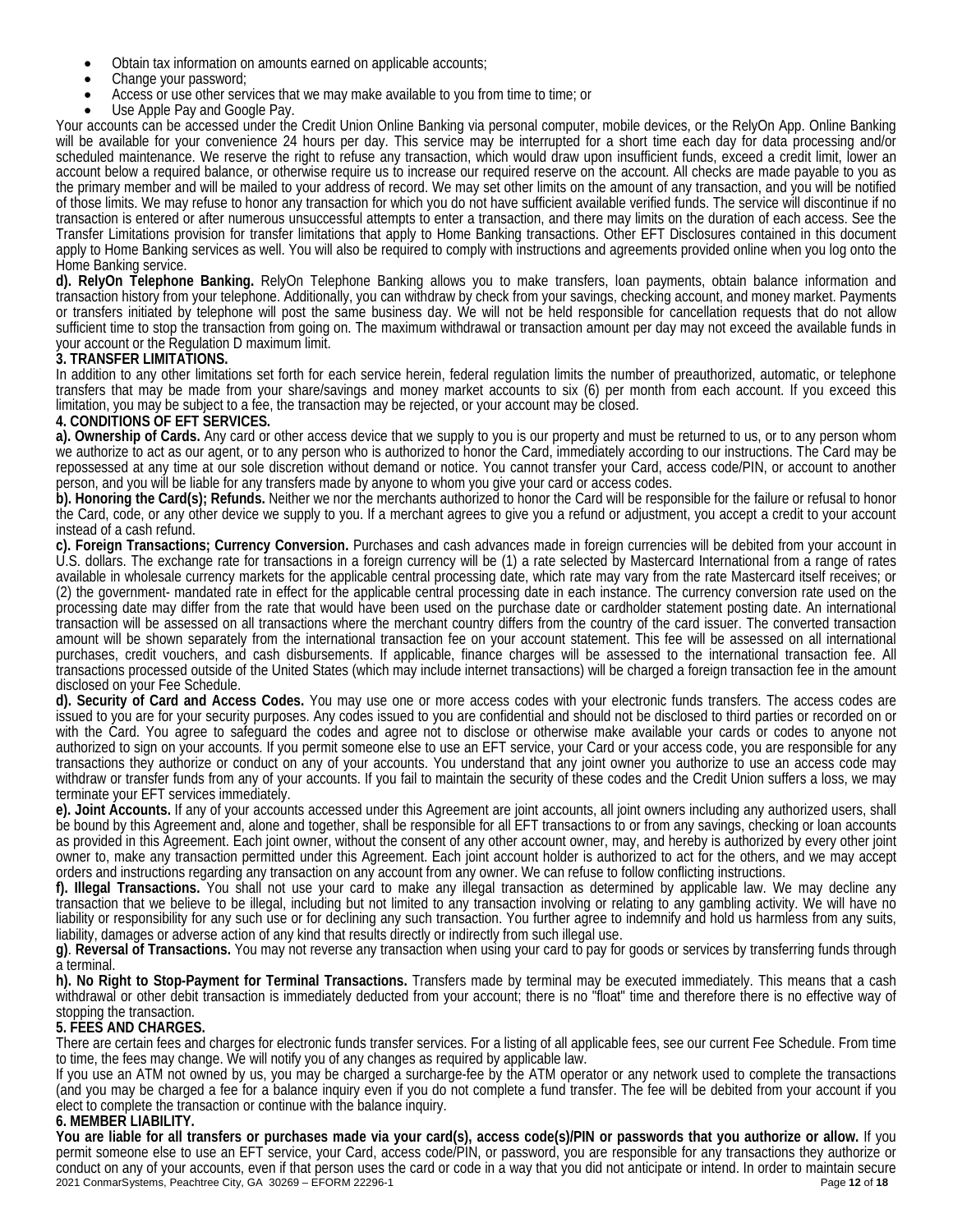communications and reduce fraud, you agree to protect the security of your numbers, codes, marks, signs, passwords, or other means of identification. We reserve the right to block access to the services to maintain or restore security to Home Banking and our systems; if we reasonable believe your access codes have been or may be obtained or are being used or may be used by an unauthorized person(s). You will bear the liability or the risk of any error or loss of data, information, transactions or other losses, which may be due to the failure of your computer system or thirdparty communications provider on which you may rely. Tell us at once, if you believe your Card or any of your access codes/PIN have been lost or stolen, or if you believe that an electronic fund transfer has been made without your permission, or if you believe someone has used your Card or access code/PIN or otherwise accessed your accounts without your authority. Telephoning is the best way of keeping your possible losses down. You could lose all the money in your account (plus your maximum overdraft line of credit). If a transaction was made with your Card or Card number without your permission and was either a Mastercard Card or a PIN-less debit card transaction over Mastercard Networks (and the access codes associated with those cards), you will have no liability for the transaction unless we can prove that you were negligent in the handling of your card. If you write your PIN on your Card or otherwise keep the PIN with the Card, you may be negligent. You should always save your terminal receipts, keep a record of your transactions, and reconcile your receipts with your periodic statements. **If your statement shows transfers that you did not make**, tell us at once. If you do not tell us within 60 days after the statement was provided to you, you may not get back any money you lost after the 60 days if we can prove that we could have stopped someone from making the transfers if you had told us in time. **If you believe your card or access code has been lost or stolen**, call: (214) 357-3328 during normal business hours or write:

# **RelyOn Credit Union**

8989 Harry Hines Blvd. Dallas, TX 75235

You can also email us at **[Relyonus@relyoncu.org.](mailto:Relyonus@relyoncu.org)**

You should also call this number or write to this address if you believe a transfer has been made using the information from your check without your permission.

# **7. RIGHT TO RECEIVE DOCUMENTATION.**

**a). Periodic Statements.** Transfer and withdrawal transactions made through any Card, Home Banking or Bill Pay service, or preauthorized transfer will be reflected on your periodic statement. You will receive a monthly statement unless there are no transfers in a particular month. In any case,

you will receive a statement at least quarterly.<br>b). Terminal Receipts. You can get a receipt at the time you make any transaction (except inquiries) to or from your account using an ATM, Pointof-Sale terminal, or Check Card transaction with a participating merchant. However, we are not required to provide you with terminal receipts for transactions of \$15.00 or less. You should keep your statements and receipts, as they may be admissible evidence in legal proceedings if a dispute should arise and shall constitute prima facie proof that such transfer was made.

**c). Preauthorized EFTs.** If you have arranged to have a direct deposit or preauthorized debit or credit made to your account at least once every 60 days from the same source and you do not receive a receipt (such as a pay stub), you can call us at (214) 357-3328 or Mobile Banking or Home Banking to find out whether or not the deposit has been made. This does not apply to transactions occurring outside the United States.

## **8. ACCOUNT INFORMATION DISCLOSURE.**

We will disclose information to third parties about your account or the transfers you make:

- As necessary to complete transfers;
- To verify the existence of sufficient funds to cover specific transactions upon the request of a third party, such as a credit bureau or merchant;
- To comply with government agency or court orders; or If you give us your written permission.
- 

# **9. BUSINESS DAYS.**

# Our business days are Monday through Friday, excluding federal holidays.

**10. OUR LIABILITY FOR FAILURE TO MAKE TRANSFERS.**

If we do not complete a transfer to or from your account on time or in the correct amount according to our agreement with you, we will be liable for your losses or damages proximately caused by our error. However, there ar

- If, through no fault of ours, there is not enough money in your account to complete the transaction, if any funds in your account necessary to complete the transaction are held as uncollected funds pursuant to our Funds Availability Policy, or if the transaction involves a loan request exceeding your credit limit;
- If you used your Card or access code in an incorrect manner;
- If the ATM/ITM where you are making the transfer does not have enough cash;
- If the error was caused by a system of any participating ATM network;
- If the ATM/ITM, POS terminal, Home Banking or Bill Pay system or other electronic service was not working properly and you knew about the problem when you started the transaction;
- If acts of God (including but not limited to fire, flood, or power failure) prevent the transaction;
- If circumstances beyond our control (such as your willful or negligent use of your Card, access code, or any EFT facility for making such
- transaction) prevent the transaction;<br>If the money in your account is subject to legal processes or other claim;
- If you have bill payment services, we can only confirm the amount, the participating merchant, and date of the bill payment transaction made by the Credit Union. For any other error or question you have involving the billing statement of the participating merchant, you must contact the merchant directly. We are not responsible for investigating such errors; or Any other exceptions as established by the Credit Union.
- 

# **11. NOTICES.**

All notices from us will be effective when we have mailed them or delivered them to your last known address in our records. Notices from you will be effective when received by the Credit Union at the address specified in this Agreement. We reserve the right to change the terms and conditions upon which this service is offered. We will mail notice to you at least 30 days before the effective date of any change. Use of this service is subject to existing regulations governed by Credit Union accounts and any future changes to those regulations.

### **12. ERROR RESOLUTION NOTICE** (*does not apply to international remittance transfers*).

**In Case Of Errors or Questions Regarding Your Statement.** Call or write us at the telephone or address listed below, as soon as you can, if you think your statement or receipt is wrong or if you need more information about a transfer listed on the statement or receipt. We must hear from you no later than 60 days after we sent the FIRST statement on which the problem or error appeared:

Tell us your name and account number (if any);

2021 ConmarSystems, Peachtree City, GA 30269 – EFORM 22296-1 Page **13** of **18**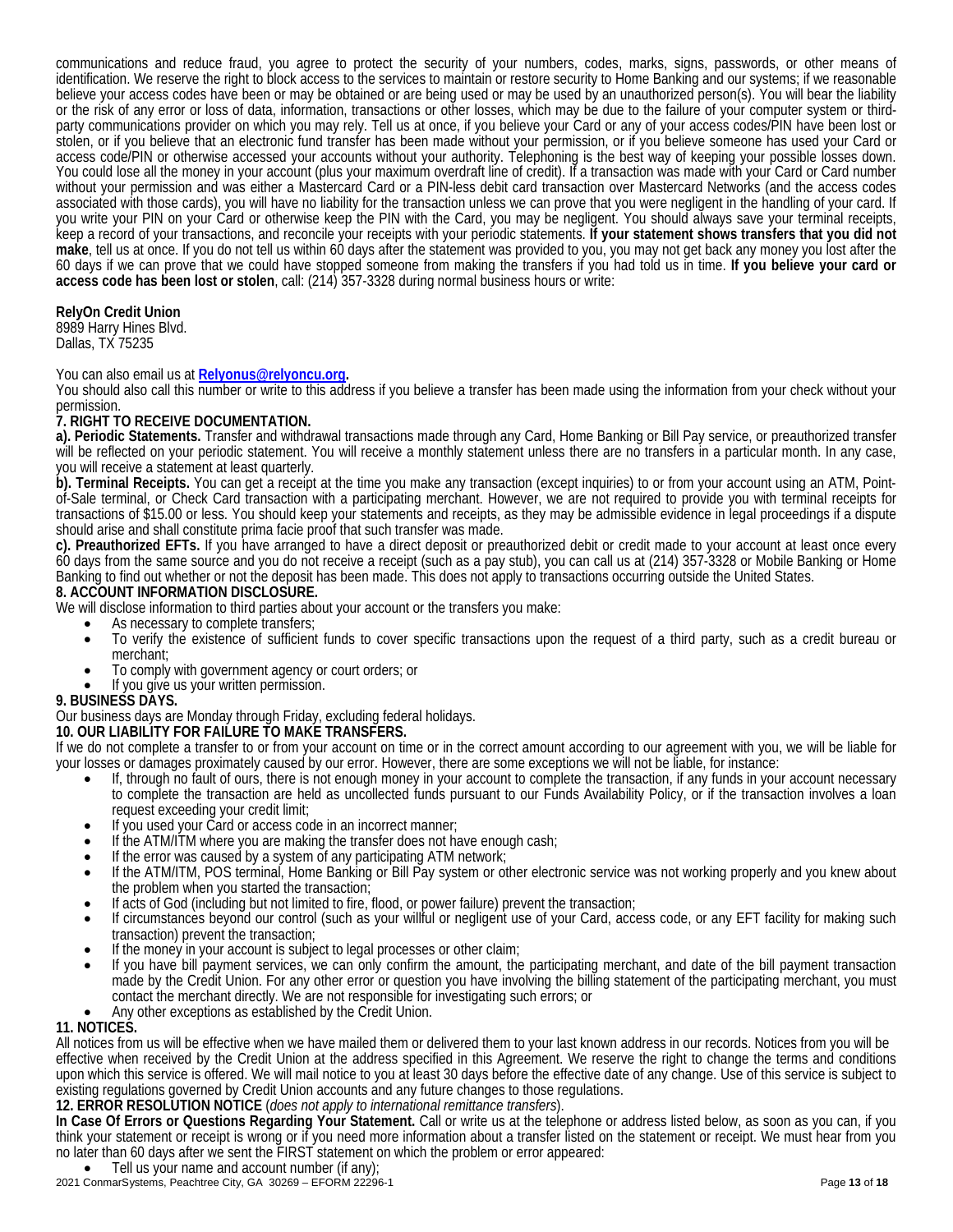- Describe the error or the transfer you are unsure about, and explain as clearly as you can why you believe it is an error or why you need more information; and
- Tell us the dollar amount of the specified error.

If you tell us verbally, we may require that you send us your complaint or question in writing within 10 business days. We will determine whether an error occurred within 10 business days (5 business days for Mastercard Debit Card Point-Of-Sale (POS) transactions and 20 business days if the transfer involved a new account) after we hear from you and will correct any er 45 days (90 days if the transfer involved a new account, a POS transaction, or foreign-initiated transfer) to investigate your complaint or question. If we decide to do this, we will credit your account within 10 business days (20 business days if the transfer involved a new account) for the amount you think is in error, so that you will have the use of the money during the time it takes us to complete our investigation. If we ask you to put your complaint or question in writing and we do not receive it within 10 business days, we may not credit your account. Your account is considered a new account for the first 30 days after the first deposit is made, unless each of you already has an established account with us before this account is opened. We will tell you the results within 3 business days after completing our investigation. If we decide that there was no error, we will send you a written explanation. You may ask for copies of the documents that we used in our investigation.

### **RelyOn Credit Union**

8989 Harry Hines Blvd. Dallas, TX 75235 (214) 357-3328

# **13. RIGHTS REGARDING PREAUTHORIZED PAYMENTS.**

**Right to Stop Payment and Procedure for Doing So.** If you have told us in advance to make regular payments out of your account, you can stop any of these payments. Here's how:

Call us at (214) 357-3328, or write us at 8989 Harry Hines Blvd., Dallas, TX 75235, or email us a[t Relyonus@relyoncu.org](mailto:Relyonus@relyoncu.org) in time for us to receive your request 3 business days or more before the payment is scheduled to be made. (If you want to stop a payment being made through Bill Pay, you should follow the instructions within Bill Pay). If you call, we may also require you to put your request in writing and get it to us within 14 days after you call. Please see the Fee Schedule for any fees charged for stopping payments. Notice of Varying Amounts. If preauthorized recurring payments may vary in amount, the person you are going to pay will tell you, 10 days before each payment, when it will be made and how much it will be. (You may choose instead to get this notice only when the payment would differ by more than a certain amount from the previous payment, or when the amount would fall outside certain limits that you set.) Liability for Failure to Stop Payment of Preauthorized transfer. If you order us to stop one of these payments 3 business days or more before the transfer is scheduled, and we do not do so, we will be liable for your losses or damages.

### **14. TERMINATION OF EFT SERVICES.**

You may terminate this Agreement or any EFT Service under this Agreement at any time by notifying us in writing and stopping your use of your Card and any access code. You must return all Cards to us. You also agree to notify any participating merchants that their authority to make bill payment transfers has been revoked. We may also terminate this Agreement at any time by notifying you orally or in writing. If we terminate this Agreement, we may notify any participating merchants making preauthorized debits or credits to any of your accounts that this Agreement has been terminated and that we will not accept any further preauthorized transaction instructions. We may also program our computer system not to accept your Card or access code for any EFT service. Whether you or the Credit Union terminates this Agreement, the termination shall not affect your obligations under this Agreement for any EFTs made prior to termination.

### **15. ATM SAFETY.**

**Important Safety Tips Regarding the Use of Automated or Interactive Teller Machines.** The following is a list of safety precautions that you should follow when using an ATM or night depository:<br>• Be aware of your surroundings, particularly at night;

- 
- Consider having someone accompany you when using an ATM or Night Depository after dark;
- If the ATM facility is equipped with a door, close it tightly before beginning your transaction, and do not allow anyone you don't know into
- the facility with you;<br>If another person is uncomfortably close to you at the time of your transaction, ask the person to step back before you complete your transaction;
- Refrain from displaying your cash place it in your pocket or purse as soon as the transaction is completed. Count your cash in the safety of a locked enclosure such as a car or home;
- Use a different ATM or return at a later time if you notice anything suspicious while using or approaching the ATM. If you are in the middle of your transaction, cancel the transaction, take your card or deposit envelope, and leave;
- If you are followed after completing your transaction, go to the nearest public area where people are present; Do not write your personal identification number or code on your Debt card; and
- 
- Report all crimes immediately to the operator of the automated teller machine or to local law enforcement officials. If emergency assistance is needed, call the police from the nearest available public telephone. If you have complaints or concerns about the security of the ATM, contact the operator of the ATM.

This disclosure describes your ability to withdraw funds at RelyOn Credit Union ("Credit Union"). It only applies to the availability of funds in transaction accounts. The Credit Union reserves the right to delay the availability of funds deposited to accounts that are not transaction accounts for periods longer than those disclosed in this policy. Please ask us if you have a question, about which accounts are affected by this policy.

# **16. FUNDS AVAILABILITY POLICY.**

# **1. General Policy.**

Our policy is to make funds from your cash deposits available to you on the same business day that we receive your deposit, unless they involve an International ACH Transaction. See below for more information on International ACH Transactions. Checks drawn on the Credit Union and electronic direct deposits will be available on the day we receive the deposit. Once deposits are available, you can withdraw the funds in cash and we will use the funds to pay checks that you have written.

For determining the availability of your deposits, every day is a business day, except Saturdays, Sundays, and federal holidays. If you make a deposit before closing on a business day that we are open, we will consider that day to be the day of your deposit. However, if you make a deposit after that time or on a day we are not open, we will treat the deposit as made on the next business day we are open. If a wire transfer is received before 4:00 p.m. on a business day that we are open, we will consider that day to be the day of your deposit. However, if the wire transfer is received after 4:00 p.m. or on a day we are not open, we will consider that the deposit was made on the next business day that we are open. Funds from the following deposits are made available on the business day of your deposit:

• U.S. Treasury checks that are appointed to you;

2021 ConmarSystems, Peachtree City, GA 30269 – EFORM 22296-1 Page **14** of **18**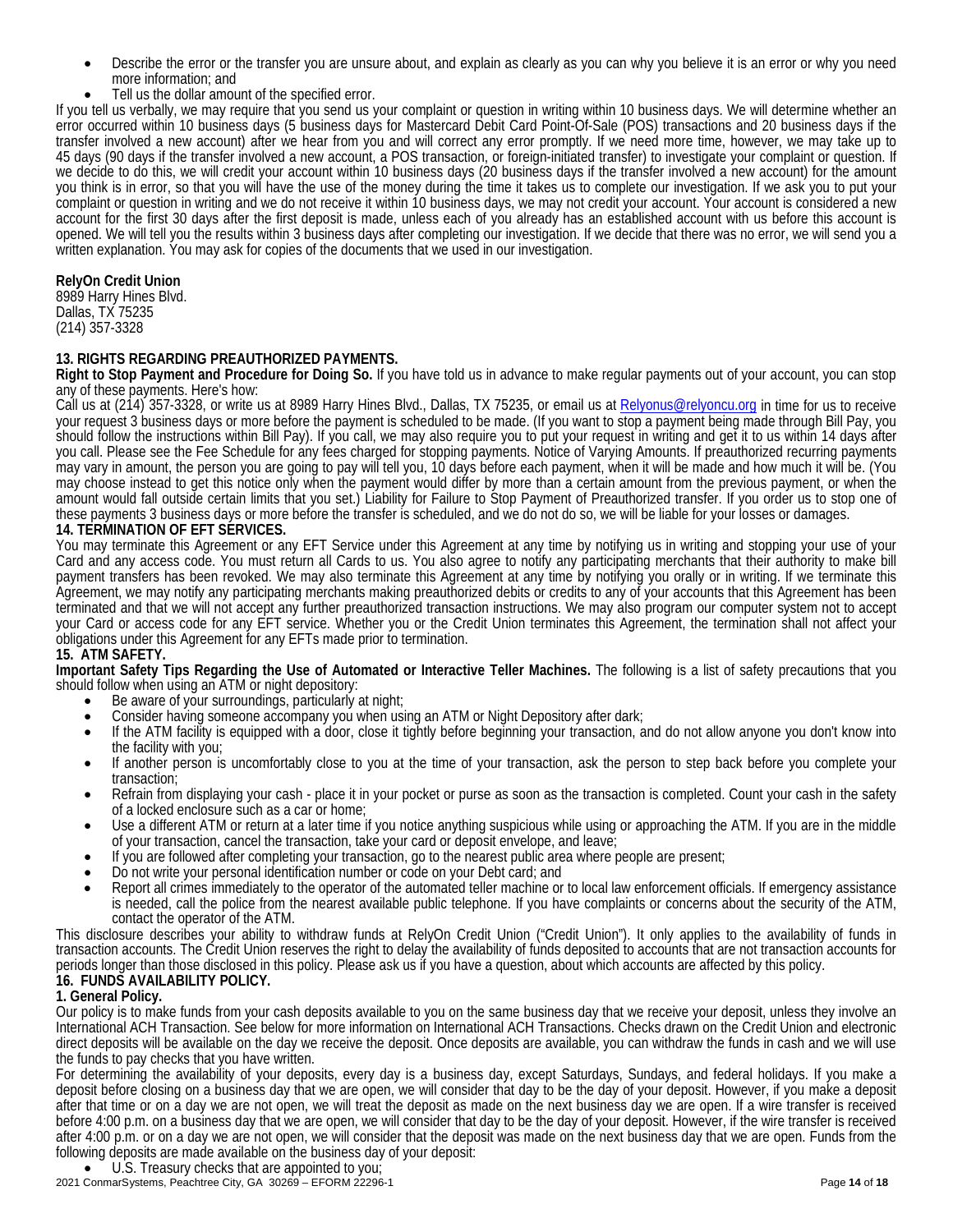- Cash, State, local government checks that are payable to you;
- Cashier's, certified, and teller's check payable to you; and
- Federal Reserve Bank checks, Federal Home Loan Bank checks, and postal money orders payable to you.

If you do not make your deposit in person to one of our employees, funds from these deposits will be available on the second business day after the day we receive your deposit.

# **2. Reservation Right to Hold.**

In some cases, we will not make all of the funds that you deposit by check available to you on the same business day that we receive your deposit. Funds may not be available for withdrawal until the seventh business day after the day of your deposit (see Sections 3 through 9). The first \$300 of your deposit, however, will be available for withdrawal on the same business day of your deposit. The remaining funds will be available on the second business day after the day of deposit. If we are not going to make all of the funds from your deposit available for withdrawal on the same business day, we will notify you at the time you make your deposit. We will also tell you when the funds will be available for withdrawal. If your deposit is not made directly to one of our employees, or if we take this action after you have left the premises, we will mail you the notice by the next business day after we receive your deposit. If you will need the funds from a deposit right away, you should ask us when the funds will be available for withdrawal.

# **3. Longer Delay May Apply.**

We may delay your availability to withdraw funds deposited by check into your account for up to the 7th day of your deposit for the following reasons:<br>• We believe a check you deposit will not be paid;

- 
- You deposit checks totaling more than \$5,525.00 on any one day;
- You redeposit a check that has been returned unpaid;
- You have overdrawn your account repeatedly in the last six months (see Section 5); or
- There is an emergency, such as failure of computer or communications equipment.

We will notify you if we delay your ability to withdraw funds for any of these reasons and will tell you when the funds will be available for withdrawal. **4. Special Rules for New Accounts.** 

If you are a new member, the following special rules will apply during the first 30 days your account is open:

- Funds from electronic direct deposits to your account will be available on the day we receive the deposit;
- In most instances, funds from deposits of cash, wire transfers, and the first \$5,525.00 of a day's total deposits of cashier's, certified, teller's, traveler's, and federal, state and local government checks will be available on the business day of your deposit, if the deposit meets certain conditions. For example, the checks must be payable to you. The excess over \$5,525.00 will be available on the seventh business day after the day of deposit. If your deposit of these checks (other than a U.S. Treasury check) is not made in person to one of our employees, the first \$5,525.00 will not be available until the second business day after the day of your deposit;
- We do not accept third party checks for deposits into new accounts;
- Funds from all other check deposits will be available on the 7th business day after the day of your deposit; or
- Your ability to use certain features of our online banking, mobile banking, and other services may be limited.

### **5. Special Rules for Abused Accounts.**

If you are a member whose account has had frequent overdrafts in the last six months, have deposited checks that were returned unpaid, if your account would have overdrafted, had certain checks written on the account been paid, or if you have suffered abusive, fraudulent, or suspicious activity, the following special rules will apply:

- In most instances, funds from deposits of cash, wire transfers, and the first \$5,525.00 of a day's total deposits of cashier's, certified, teller's, traveler's, and federal, state and local government checks will be availa
- Funds from the deposit of personal and business checks will be available for deposit on the seventh business day after we receive the deposit.

**Exception Holds.** In addition, funds you deposit by check may be delayed for up to the 7th business day after the day of your deposit under the

- We believe a check you deposit will not be paid;
- You deposit checks totaling more than \$5,525.00 on any one day; You redeposit a check that has been returned unpaid;
- 
- You have overdrawn your account repeatedly in the last six months; or
- There is an emergency, such as failure of computer or communications equipment.

We will notify you if we delay your ability to withdraw funds for any of these reasons, and we will tell you when the funds will be available.

# **6. Deposits at ATMS/ITMS**

- Non-Proprietary ATMs/ITMs (ATMs/ITMs that the Credit Union not own or operate. In most instances, the first \$300 of funds from any deposits (cash or check) made at non-proprietary ATMs/ITM's will be available for withdrawal on the day of deposit. The remainder becomes available on the second business day after the day of deposit.
- Proprietary ATMs/ITMs (ATMs/ITMs that the Credit Union owns or operate.) In most instances, the first \$300 of funds from any deposits (cash or check) made at proprietary ATMs/ITM's will be available for withdrawal on the day of deposit. The remainder becomes available on the second business day after the day of deposit.

If we are not going to make all the funds from your deposit available on the first business day, we will notify you. We will also tell you when the funds will be available.

# **7. Holds on Other Funds.**

If we cash a check for you that is drawn on another financial institution, we may withhold the availability of a corresponding amount of funds that are already in your account. Those funds will be available at the time funds from the check we cashed would have been available if you had deposited it. If we accept a check for deposit that is drawn on another financial institution, we may make funds from the deposit available for withdrawal immediately but delay your availability to withdraw a corresponding amount of funds that you have on deposit in another account with us. The funds in the other account would then not be available for withdrawal until the time periods that are described elsewhere in this disclosure for the type of check that you deposited.

# **8. International ACH Transactions.**

International ACH Transactions (IAT) that are transmitted to or from any of your accounts may be identified and designated by us for review and examination under the Office of Foreign Assets Control Rules and Regulations (OFAC Rules). In such a case, settlement of the IAT may be delayed or suspended, and may be terminated under applicable OFAC Rules. You also acknowledge that we may be required to place an indefinite hold on funds covered by the IAT if the IAT is required to be terminated under OFAC Rules. You agree that any such delay is permissible under the laws applicable to the availability of funds held in deposit accounts. In the event an IAT is delayed or terminated, we will provide you such notice as may be required by applicable law.

2021 ConmarSystems, Peachtree City, GA 30269 – EFORM 22296-1 Page **15** of **18**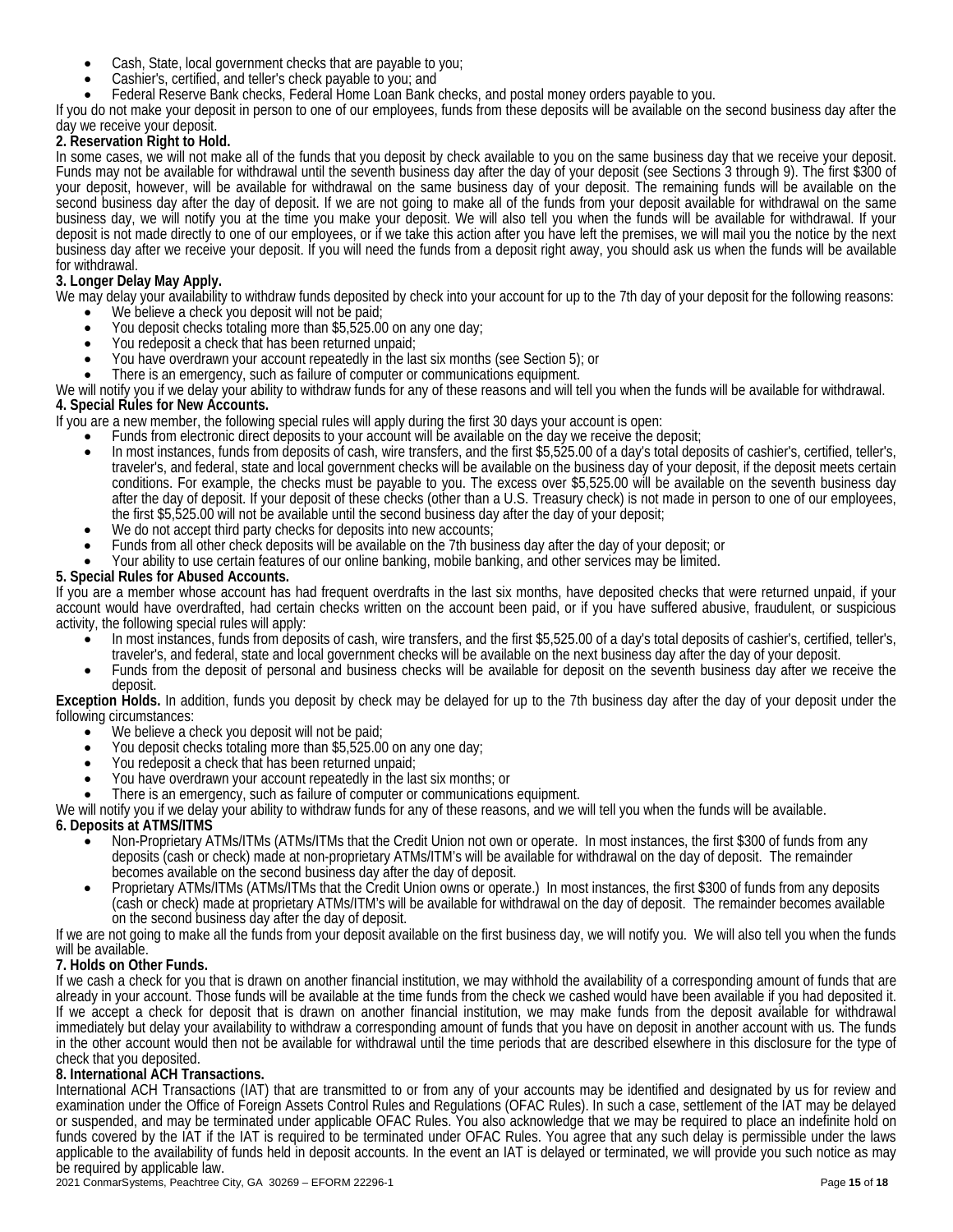## **9. Foreign Checks or Drafts.**

Checks drawn on financial institutions located outside the U.S. (foreign checks) cannot be processed in the same as checks drawn on U.S. financial institutions. Foreign checks are exempt from the policies outlined in this disclosure. Generally, the availability of funds for deposits of foreign checks will be delayed for the time it takes us to collect the funds from the financial institutions upon which they are drawn.

**10. Truth-In-Savings Disclosure for Natural Person Accounts.** The rates and terms applicable to your account at RelyOn Credit Union ("Credit Union") are provided in the Truth-In-Savings Disclosure. We may offer other rates for these accounts from time to time. Except as specifically described, the following disclosures apply to all of the accounts. All accounts described in the Truth-In-Savings Disclosure are share accounts. The Truth-In-Savings Act allows for the change in terms of share accounts as long as 30-day advance notice is given. The Rate & Fee Schedule also sets out terms of your accounts and is hereby incorporated by reference as if fully set forth herein.

### **a). Rate Information.**

Please see our current Rate Schedule for current Annual Percentage Yield (APY), any applicable tiers, and variable rate accounts. The Annual Percentage Yield (APY) reflects the total amount of dividends to be paid on an account based on the dividend rate and frequency of compounding for annual period. The dividend rate and Annual Percentage Yield (APY) may vary as explained in the Rate & Fee Schedule.

### **b). Nature of Dividends.**

Dividends are paid from current income and available earnings, after required transfers to reserves at the end of the dividend period. Please refer to Rate Schedule.

### **c). Dividend Compounding and Crediting.**

The compounding and crediting frequency of dividends and dividend period applicable to each account are stated above. The Dividend Period is the period of time at which an account earns dividend credit. The Dividend Period begins on the first calendar day of the period and ends of the last calendar day of the period.

### **d). Accrual of Dividends.**

For all accounts, dividends will begin to accrue on deposits on the business day you make the deposit to your account.

### **e). Balance Information.**

To open any account, you must deposit or already have on deposit at least the par value of one full share in any account. The par value of one share is \$5.00. Some accounts may have additional minimum opening deposit requirements. The minimum balance requirements applicable to some accounts are stated in the Truth-In-Savings Disclosure Account. For some accounts, there is a minimum Average Daily Balance required to earn the APY. We use the *Average Daily Balance Method* to calculate Dividends on your account, as indicated on your Rate Schedule. For accounts using the Average Daily Balance Method, dividends are calculated by applying a periodic rate to the Average Daily Balance in the account for the dividend period. The Average Daily Balance is calculated by adding the balance in the account for each day of the period and dividing that figure by the number of days in the period.

**f). Accrual of Dividends in Noncash Deposits.** Dividends will begin to accrue on the business day that you deposit noncash items (e.g. checks) to your account.

**g). Term Share and Certificate Accounts.** The following applies to Term Share and Certificate Accounts:

**Maturity.** Your account will mature according to the term indicated on your certificate account disclosure, and as indicated on your account summary or statement.

**Early Withdrawal; Penalties.** We will impose a penalty if you withdraw any of the funds in your account before the maturity day. The amount of the penalty is disclosed on the Fee Schedule. The penalty is calculated as a forfeiture of part of the dividends that have been or would have been earned on the account, and applies whether or not the dividends have been earned. The penalty may be deducted from the principal amount of the deposit. The Annual Percentage Yield disclosed for your account is based on an assumption that dividends will remain in the account until maturity; a withdrawal will reduce earnings. Early withdrawal penalties may be permitted or reduced for IRA accounts or other accounts if applicable law allows.

**Renewal Policies.** Your term share account may or may not automatically renew at maturity as indicated on the Certificate Account Disclosures. If it automatically renews you will have a grace period, also indicated on the Certificate Account Disclosures, in which you may withdraw or transfer the funds without incurring an Early Withdrawal Penalty. If the account does not automatically renew, the Certificate Account Disclosures will indicate whether dividends will continue to accrue after maturity.

**Additional Limitations.** Additional limitations may apply to the use of your accounts in accordance with any other Agreements you may have with us, e.g., Electronic Funds Transfer Agreement, Home Banking Agreement, etc.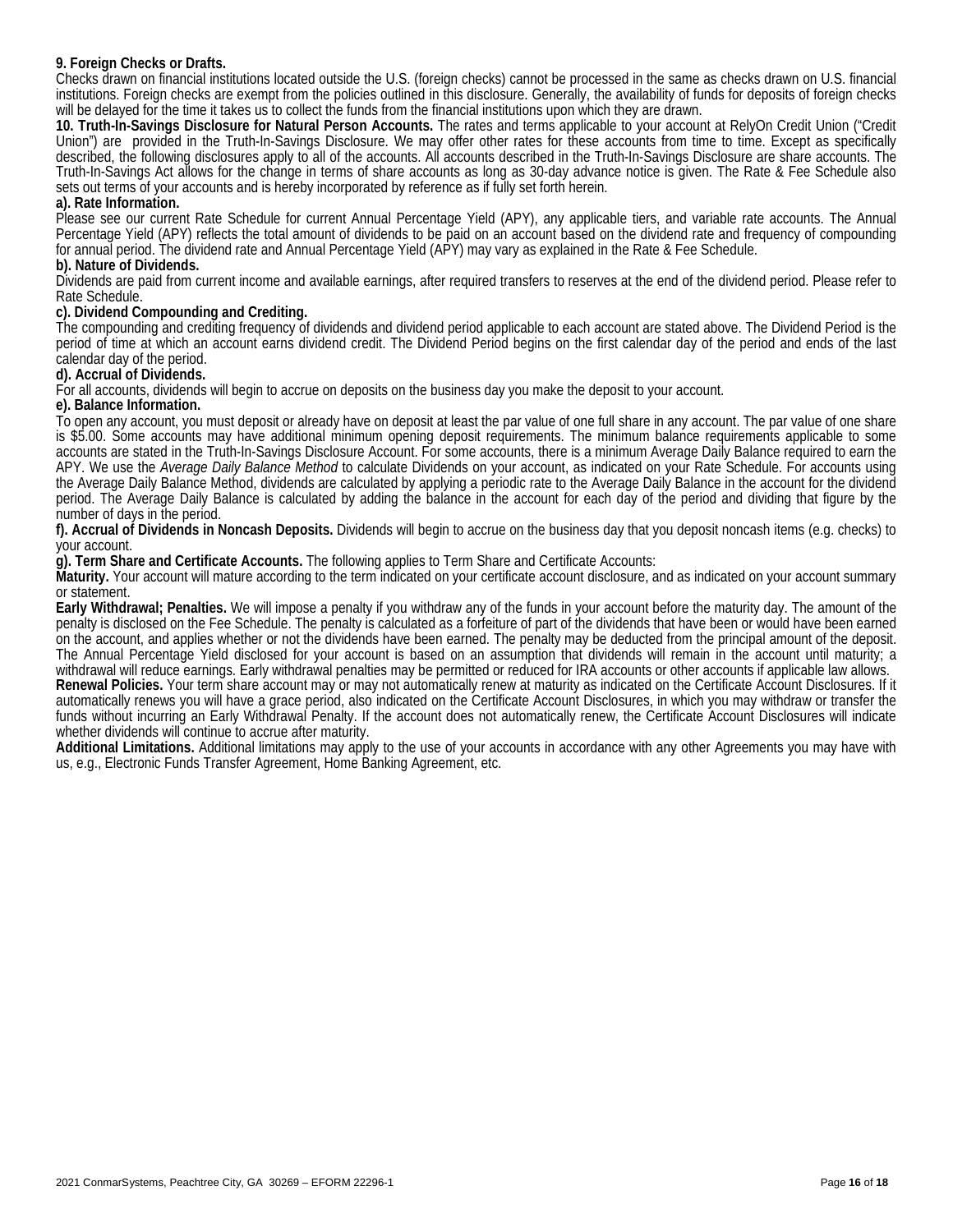

|              | Rev 12/2017                                                                                                                                                                                                                                                                                                                                                                                                                      |  |
|--------------|----------------------------------------------------------------------------------------------------------------------------------------------------------------------------------------------------------------------------------------------------------------------------------------------------------------------------------------------------------------------------------------------------------------------------------|--|
| <b>FACTS</b> | <b>WHAT DOES RELYON CREDIT UNION</b><br>DO WITH YOUR PERSONAL INFORMATION?                                                                                                                                                                                                                                                                                                                                                       |  |
|              |                                                                                                                                                                                                                                                                                                                                                                                                                                  |  |
| Why?         | Financial companies choose how they share your personal information. Federal law gives<br>consumers the right to limit some but not all sharing. Federal law also requires us to tell<br>you how we collect, share, and protect your personal information. Please read this<br>notice carefully to understand what we do.                                                                                                        |  |
|              |                                                                                                                                                                                                                                                                                                                                                                                                                                  |  |
| What?        | The types of personal information we collect and share depend on the product or service<br>you have with us. This information can include:<br>Name, address, Social Security number and income<br>Account balances and transaction history<br>Credit history and credit score<br>❖<br>When you are no longer our member, we do not share your information except as<br>permitted or required by law as described in this notice. |  |
|              |                                                                                                                                                                                                                                                                                                                                                                                                                                  |  |
| How?         | All financial companies need to share members' personal information to run their<br>everyday business. In the section below, we list the reasons financial companies can<br>share their members' personal information; the reasons RelyOn Credit Union chooses to                                                                                                                                                                |  |

share; and whether you can limit this sharing.

| Reasons we can share your personal information:                                                                                                                                              |                                                                                                                                                                       | <b>Does RelyOn Credit Union</b><br>share? | Can you limit my sharing? |
|----------------------------------------------------------------------------------------------------------------------------------------------------------------------------------------------|-----------------------------------------------------------------------------------------------------------------------------------------------------------------------|-------------------------------------------|---------------------------|
| For our everyday business purposes -<br>such as to process your transactions, maintain your<br>account(s), respond to court orders and legal<br>investigations, and report to credit bureaus |                                                                                                                                                                       | Yes                                       | No                        |
| For our marketing purposes -<br>to offer our products and services to you                                                                                                                    |                                                                                                                                                                       | Yes                                       | No                        |
| For joint marketing with other financial companies                                                                                                                                           |                                                                                                                                                                       | Yes                                       | Yes                       |
| For our affiliates' everyday business purposes -<br>information about your transactions and experiences                                                                                      |                                                                                                                                                                       | <b>No</b>                                 | We don't share            |
| For our affiliates' everyday business purposes -<br>information about your creditworthiness                                                                                                  |                                                                                                                                                                       | No                                        | We don't share            |
| For non-affiliates' to market to you                                                                                                                                                         |                                                                                                                                                                       | Yes                                       | <b>Yes</b>                |
| <b>Questions?</b>                                                                                                                                                                            | Call (214) 357-3328 our menu will prompt you through your choice(s)<br>Visit us online: www.relyoncu.org<br>Email us at: Relyonus@relyoncu.org<br>Mail the form below |                                           |                           |
| <b>Mail In Form</b>                                                                                                                                                                          | Mark any/all you want to limit:                                                                                                                                       |                                           |                           |
| <b>Name</b>                                                                                                                                                                                  |                                                                                                                                                                       |                                           |                           |
| <b>Address</b>                                                                                                                                                                               |                                                                                                                                                                       |                                           |                           |
| City, State, Zip                                                                                                                                                                             |                                                                                                                                                                       |                                           |                           |
| <b>Member No.</b>                                                                                                                                                                            |                                                                                                                                                                       |                                           |                           |
| Mail to:                                                                                                                                                                                     | <b>RelyOn Credit Union</b><br>8989 Harry Hines Blvd.<br>Dallas, TX 75325                                                                                              |                                           |                           |
| What we do                                                                                                                                                                                   |                                                                                                                                                                       |                                           |                           |